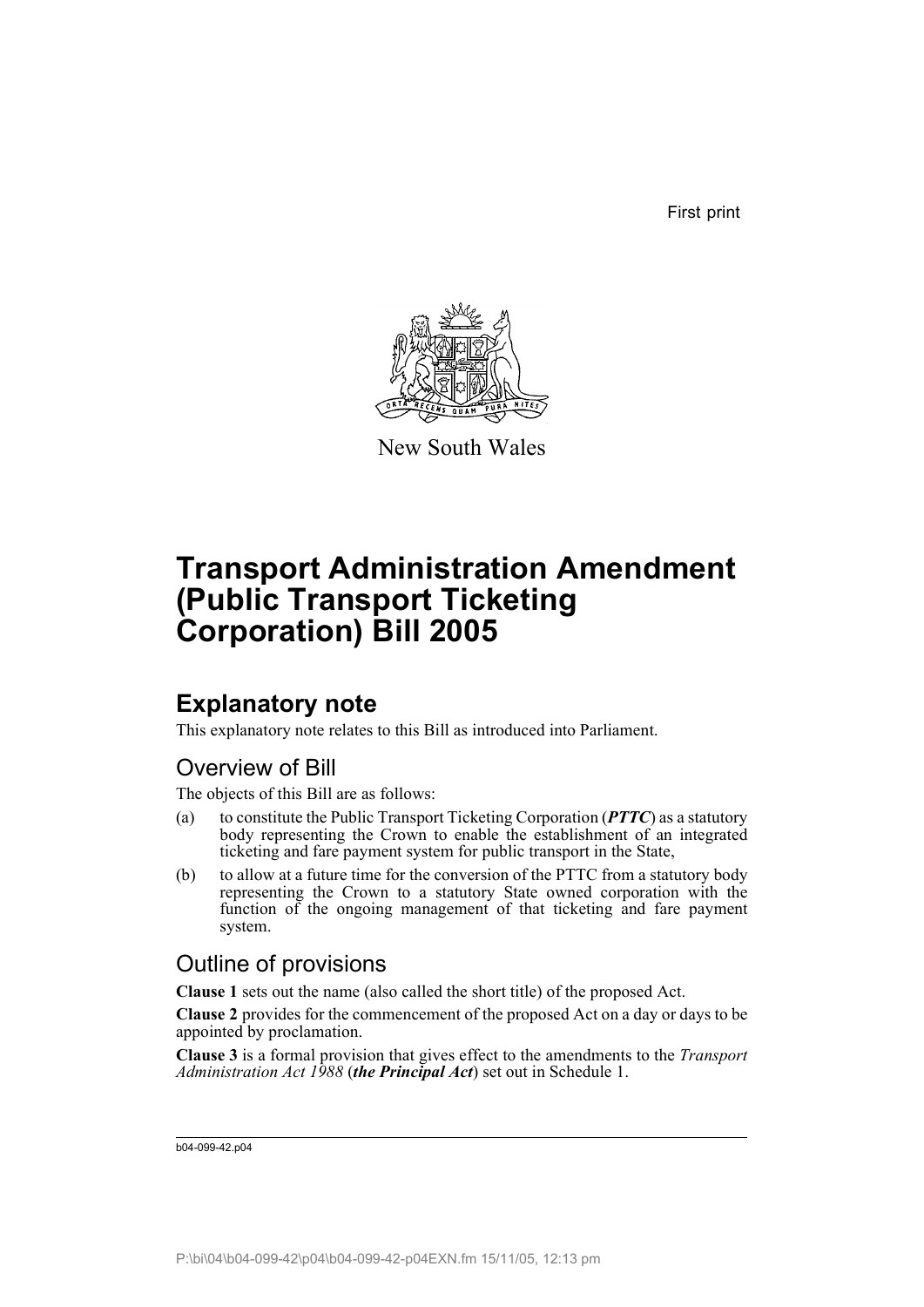Explanatory note

## **Schedule 1 Amendments**

## **Amendments relating to PTTC as statutory authority**

**Schedule 1 [3]** inserts proposed Part 3B into the Principal Act to give effect to paragraph (a) of the Overview. The proposed Part contains the following provisions:

## **Part 3B Public Transport Ticketing Corporation**

## **Division 1 Constitution of Public Transport Ticketing Corporation**

Proposed section 35R establishes the PTTC as a statutory authority.

## **Division 2 Objectives of Public Transport Ticketing Corporation**

Proposed section 35S confers on the PTTC the following principal objectives:

- (a) to provide ticketing and fare payment services to public transport operators in the State,
- (b) to promote and facilitate the integration of ticketing products and fare payment systems for public transport in the State,

in an efficient, effective and financially responsible manner.

Other objectives, including being a successful business and exhibiting a sense of social responsibility by having regard to the interests of the community in which it operates, are also conferred on the PTTC.

## **Division 3 Functions of Public Transport Ticketing Corporation**

Proposed section 35T confers on the PTTC the following principal functions:

- (a) to establish and manage a ticketing and fare payment system for public transport passengers and public transport operators in the State,
- (b) to control and manage any funds within that system that represent unused prepaid fares.

## **Division 4 Management of Public Transport Ticketing Corporation**

Proposed section 35U provides for the constitution of a Public Transport Ticketing Corporation Board (*Board*). The Board is to consist of the Chief Executive Officer of the PTTC and not fewer than 3 and not more than 7 members appointed by the Minister for Transport. Those persons must each or together have such expertise as the Minister considers necessary to realise the objectives of the PTTC. The Minister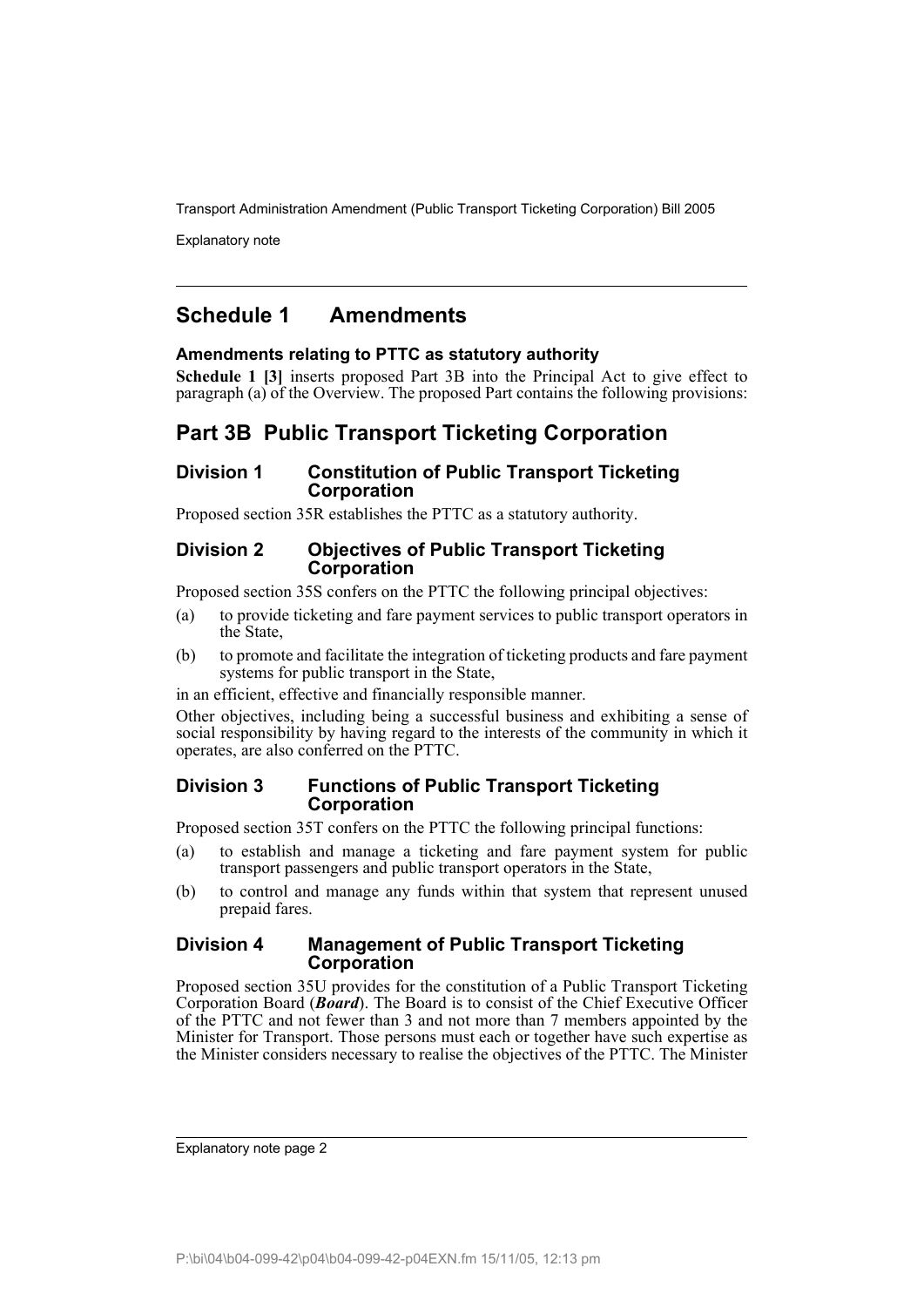Explanatory note

is to ensure that the Board includes representatives of public transport operators in the State. **Schedule 1 [6]** inserts Schedule 10 into the Principal Act, which provides for the constitution and procedure of the PTTC.

Proposed section 35V provides that the function of the Board is to determine the policies of the PTTC and, in exercising that function, is to ensure that the activities of the PTTC are carried out properly and efficiently.

Proposed section 35W provides that the Governor may appoint a Chief Executive Officer of the PTTC who is to manage and control the affairs of the Corporation in accordance with the policies of the Board, as set out in proposed section 35X.

Proposed section 35Y provides that the Minister may give the Board written directions in relation to the exercise of the PTTC's functions. The Board and the Chief Executive Officer of the PTTC must ensure that the PTTC complies with such a direction. The Minister may make a direction that has a significant financial consequence for the PTTC only if the Minister has obtained the concurrence of the Treasurer.

Proposed section 35Z provides that the PTTC must supply the Minister (or a nominated person) with any information relating to its activities that the Minister or person may require and keep the Minister informed of the general conduct of its activities or significant developments.

Proposed section 35ZA provides for the manner in which the PTTC is to prepare a draft and a completed corporate plan for each financial year, including the manner in which the draft plan must be made available for comment from the Minister and from the public. A corporate plan is to specify the separate activities (including the commercial and non-commercial activities) of the PTTC, the objectives of each activity, the strategies, policies and budgets for achieving those objectives and the targets and criteria for assessing the PTTC's performance.

Proposed section 35ZB permits the delegation of the functions of the PTTC.

## **Division 5 Financial provisions relating to Public Transport Ticketing Corporation**

Proposed section 35ZC establishes the Public Transport Ticketing Corporation Fund in the Special Deposits Account in the Treasury, and provides for the monies that are to be paid into and from the Fund.

Proposed section 35ZD requires the PTTC to pay to the Treasurer, out of any surplus for a financial year, such dividend as the Minister determines. The determination must be based on the advice of the PTTC about the financial affairs of the Corporation and may only be made with the approval of the Treasurer.

Proposed section 35ZE provides that sections 81 (Financial duties of the Authorities) and 82 (Financial year) of the Principal Act apply to the PTTC as if it were an Authority under that Act.

Proposed section 32ZF provides that State tax is not payable in respect of exempt matters, which include the transfer of assets, rights or liabilities to the PTTC (or any of its subsidiaries) from the State or any subsidiaries or authorities of the State.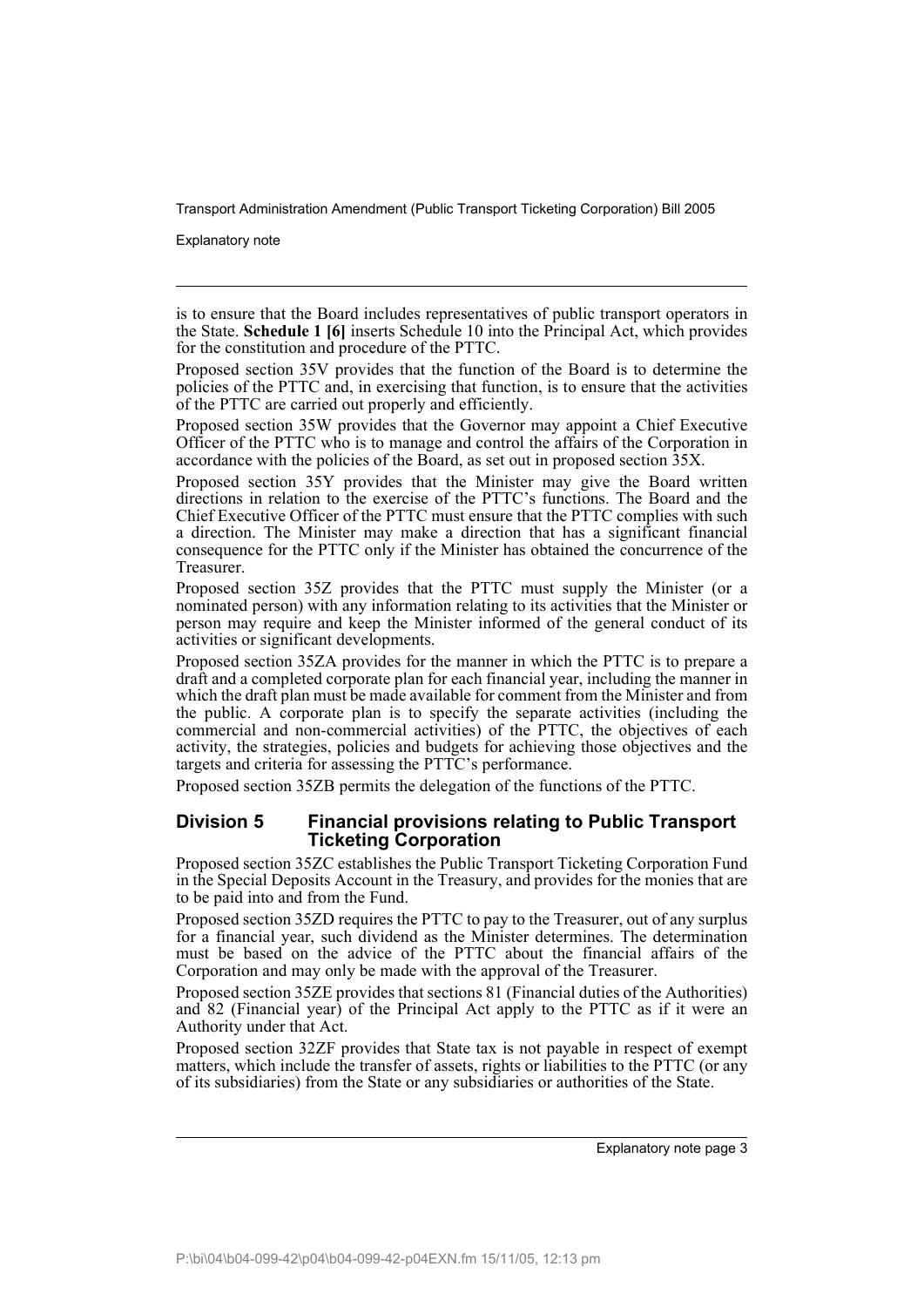Explanatory note

## **Division 6 General**

Proposed section 35ZG provides that it is an offence (with a maximum penalty of 20 penalty units, currently \$2,200) for an employee, contractor, or an employee of a contractor, of PTTC to disclose any information obtained in connection with the administration or operation of the ticketing and fare payment system unless that disclosure is made in certain specified circumstances.

Proposed section 35ZH provides that PTTC may, in order to establish whether an employee or contractor, or an employee of a contractor, of that Corporation should be associated with the exercise of the Corporation's functions:

- (a) request any such person to provide proof of the person's identity, and
- (b) request that the Commissioner of Police undertake a criminal records check on the person and, for that purpose, provide the Commissioner with any information or material that PTTC has in its possession.

The Commissioner of Police may, in response to a request under this section, provide Public Transport Ticketing Corporation with a report detailing the person's criminal record.

Proposed section 35ZI provides for the employment of staff of PTTC, for the secondment of other staff and for the engaging of consultants. The PTTC may fix the salary, wages and conditions of its staff in so far as they are not fixed by or under any other Act or law. The regulations may make provision for or with respect to the employment of such staff, including the conditions of employment and the discipline of the staff.

Proposed section 35ZJ provides that the Minister may, by order in writing, direct that the assets, rights and liabilities of a transport authority (such as RailCorp, Sydney Ferries and the State Transit Authority), that relate to or are connected with the operation of a ticketing and fare payment system (for example, ticket machines and automatic barrier gates) and that are specified or referred to in the order, be transferred to PTTC.

Proposed section 35ZK provides that the following sections of the Principal Act apply to the PTTC as if the Corporation were an Authority or transport authority under that Act:

- (a) section 109 (Seal of Authority),
- (b) section 110 (Miscellaneous provisions relating to contracts of transport authority),
- (c) section 111 (Disputes involving transport authorities),
- (d) section 112 (Personal liability of certain persons),
- (e) section 113 (Presumption of validity),
- (f) section 115 (Recovery of charges etc by transport authority).

Proposed section 35ZL amends the *Public Finance and Audit Act 1983* to provide that the PTTC is a statutory body subject to the accounting and audit provisions of Division 3 of Part 3 of that Act.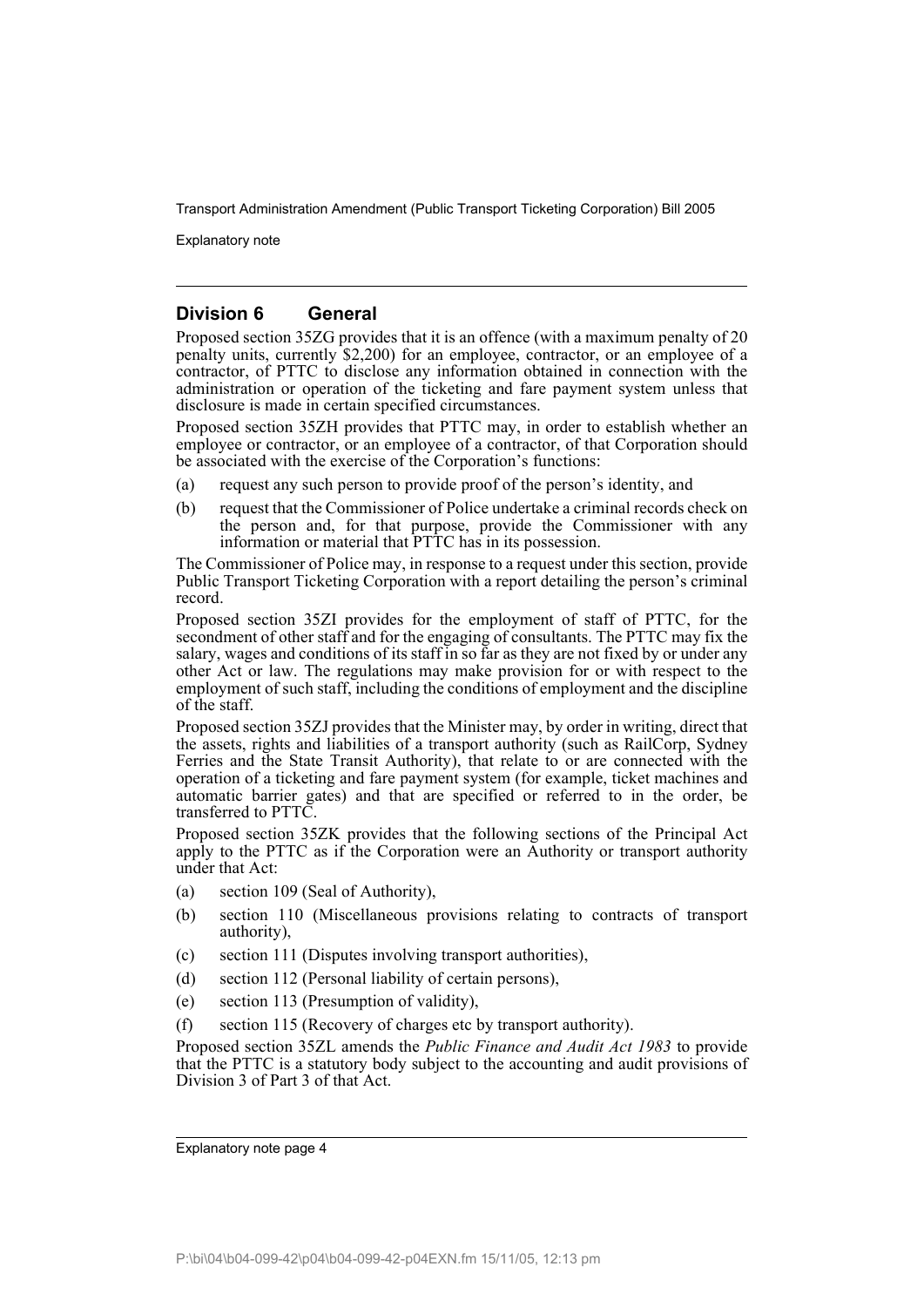Explanatory note

Proposed section 35ZM allows for the Governor to commence the amendments to the Principal Act contained in proposed Schedule 11 (as inserted by **Schedule 1 [6]**) by proclamation published in the Gazette, which will have the effect of converting the PTTC into a statutory State owned corporation.

## **Amendments relating to PTTC as State owned corporation**

**Schedule 1 [6]** inserts proposed Schedule 11 into the Principal Act to give effect to paragraph (b) of the Overview. Proposed Schedule 11 [1] operates to substitute Part 3B (as inserted by **Schedule 1 [3]**) with a new Part 3B constituting PTTC as a statutory State owned corporation. The proposed Part contains the following provisions:

## **Part 3B Public Transport Ticketing Corporation**

## **Division 1 Constitution of Public Transport Ticketing Corporation**

Proposed section 35R establishes PTTC as a statutory State owned corporation under the *State Owned Corporations Act 1989* (the *SOC Act*). As a result, the provisions of that Act relating to functions, constitutions and other matters, relating to such corporations will, except as provided by the proposed Part, apply to PTTC.

## **Division 2 Objectives of Public Transport Ticketing Corporation**

Proposed section 35S confers on PTTC the following principal objectives:

- (a) to provide ticketing and fare payment services to public transport operators in the State,
- (b) to promote and facilitate the integration of ticketing products and fare payment systems for public transport in the State,

in an efficient, effective and financially responsible manner.

Other objectives, including being a successful business and exhibiting a sense of social responsibility by having regard to the interests of the community in which it operates, are also conferred on PTTC.

## **Division 3 Functions of Public Transport Ticketing Corporation**

Proposed section 35T confers on PTTC the following principal functions:

- (a) to establish and manage a ticketing and fare payment system for public transport passengers and public transport operators in the State,
- (b) to control and manage any funds within that system that represent unused prepaid fares.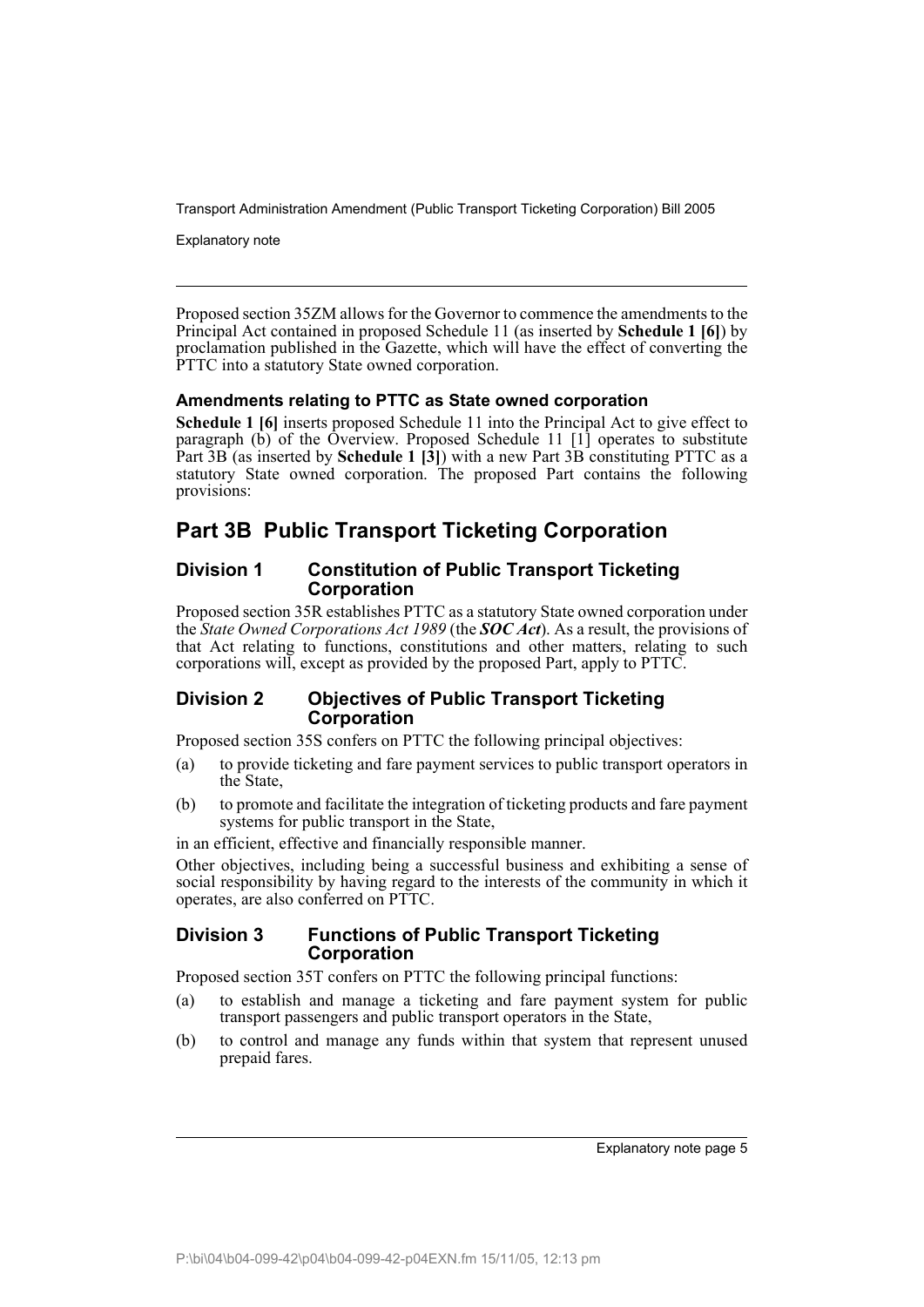Explanatory note

The proposed section does not limit the functions of PTTC apart from the section, but is subject to the SOC Act, the Principal Act and any other Act or law.

## **Division 4 Management of Public Transport Ticketing Corporation**

Proposed section 35U provides for the appointment of a board of directors of PTTC. The board is to be appointed by the voting shareholders. The voting shareholders are to consult with the portfolio Minister (currently the Minister for Transport). The board is to have not fewer than 3 and not more than 7 directors, of whom one is to be the person holding office as the chief executive officer of PTTC.

Proposed section 35V provides for the chief executive officer of PTTC to be appointed by the board.

Proposed section 35W enables the board to appoint an acting chief executive officer to act during the illness or absence of the chief executive officer of PTTC.

## **Division 5 General**

Proposed section 35X makes the proposed Part the foundation charter of PTTC for the purposes of provisions of the SOC Act relating to the legal capacity of statutory State owned corporations and assumptions that they have complied with their foundation charter.

Proposed section 35Y provides that an employee, contractor, or an employee of a contractor, of PTTC must not disclose any information obtained in connection with the administration or operation of the ticketing and fare payment system unless that disclosure is made in certain specified circumstances.

Proposed section 35Z provides that PTTC may, in order to establish whether an employee or contractor, or an employee of a contractor, of that Corporation should be associated with the exercise of the Corporation's functions:

- (a) request any such person to provide proof of the person's identity, and
- (b) request that the Commissioner of Police undertake a criminal records check on the person and, for that purpose, provide the Commissioner with any information or material that PTTC has in its possession.

The Commissioner of Police may, in response to a request under this section, provide Public Transport Ticketing Corporation with a report detailing the person's criminal record.

Proposed section 35ZA provides that the portfolio Minister may, by order in writing, direct that the assets, rights and liabilities of a transport authority (such as RailCorp, Sydney Ferries and the State Transit Authority), that relate to or are connected with the operation of a ticketing and fare payment system (for example, ticket machines and automatic barrier gates) and that are specified or referred to in the order, be transferred to PTTC.

Proposed section 35ZB is a consequential amendment that repeals Schedules 10 and 11.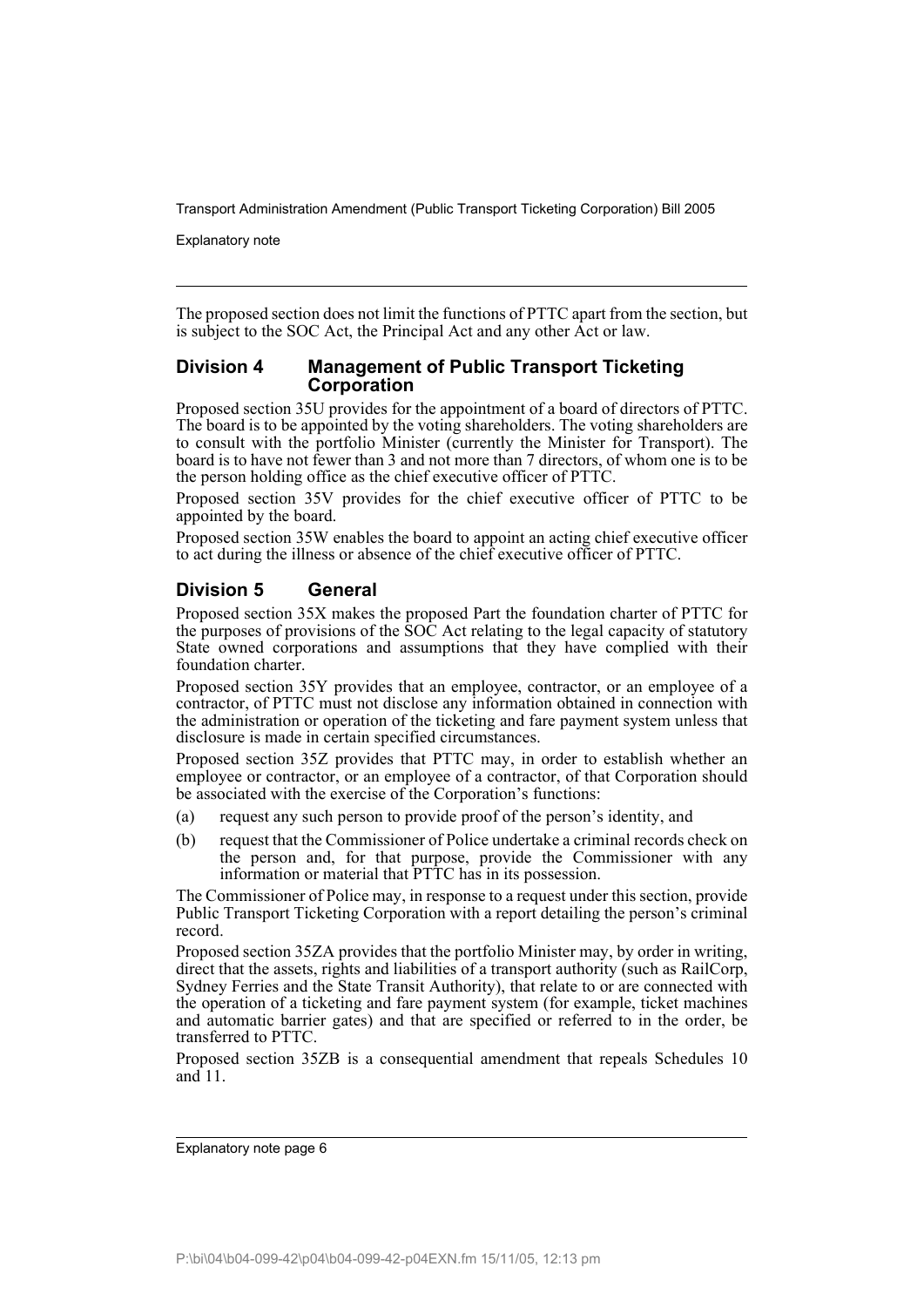Explanatory note

Proposed Schedule 11 [2] makes a consequential amendment.

Proposed Schedule 11 [3] inserts savings and transitional provisions into the Principal Act as a consequence of the conversion of PTTC from a statutory authority representing the Crown to a statutory State owned corporation.

#### **Other amendments**

**Schedule 1 [1], [2] and [4]** make amendments consequential on the amendments made by **Schedule 1 [3] and [6]**.

**Schedule 1 [5]** allows the making of savings and transitional regulations consequent on the enactment of the proposed Act.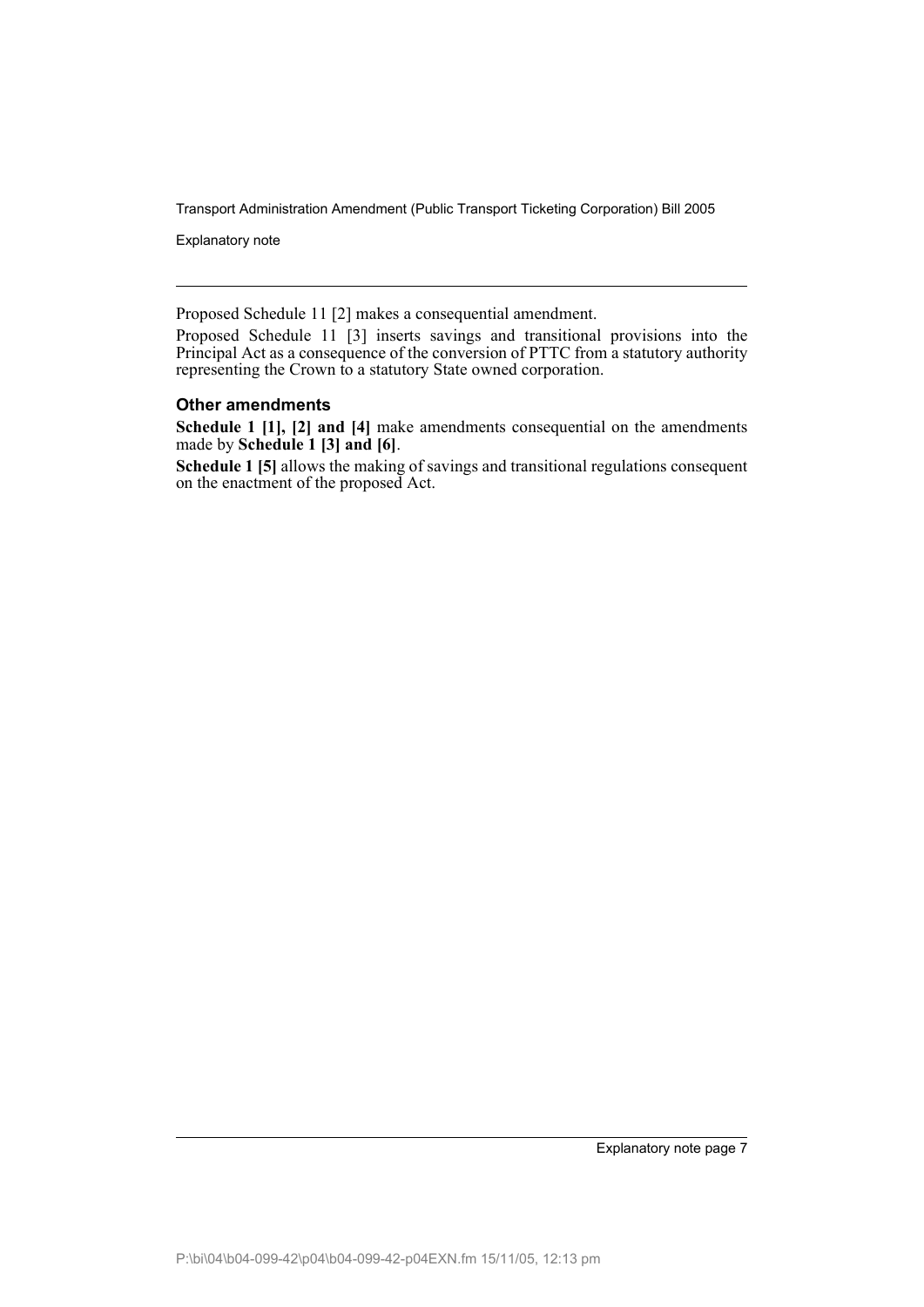Transport Administration Amendment (Public Transport Ticketing Corporation) Bill 2005 Explanatory note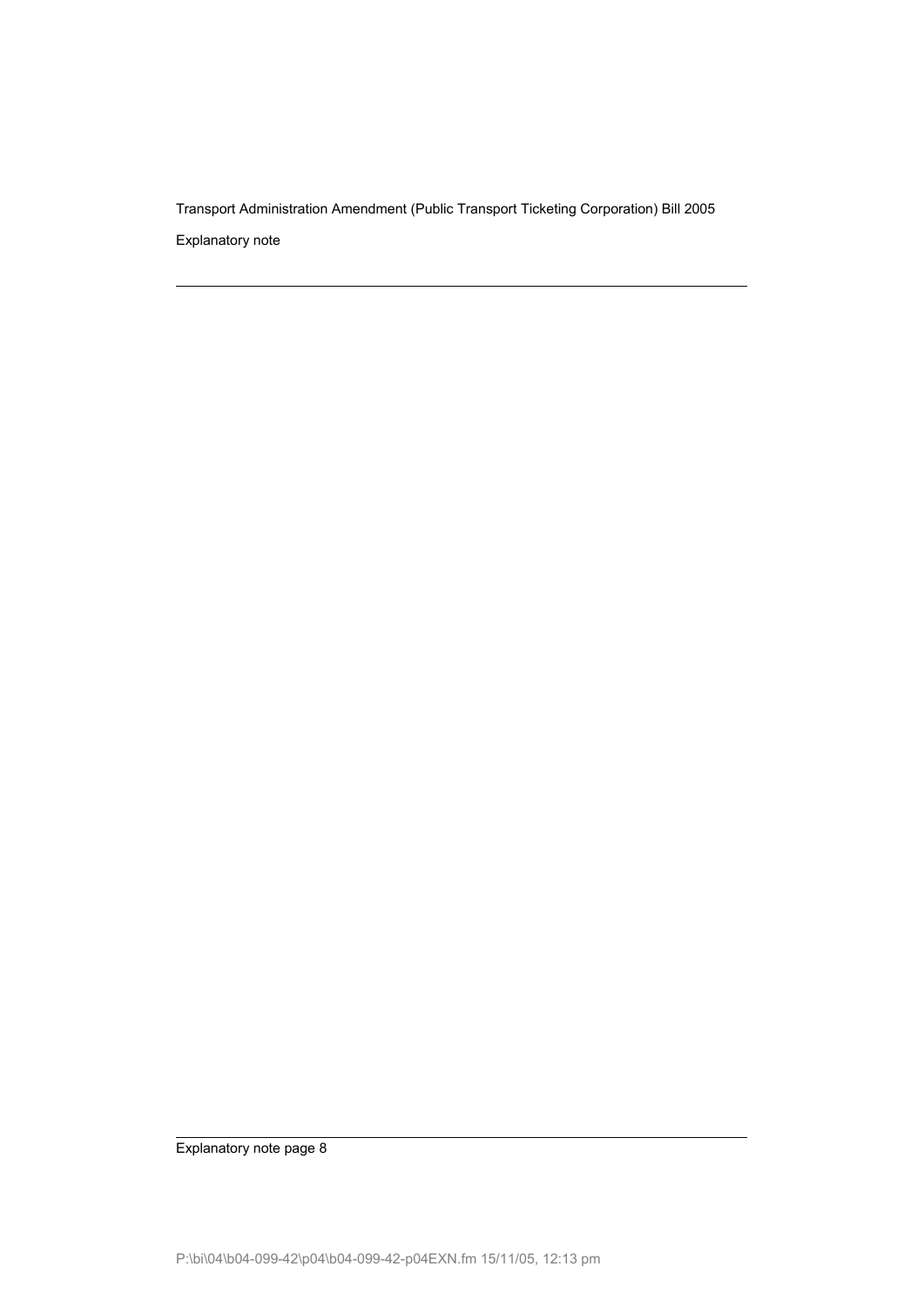First print



New South Wales

# **Transport Administration Amendment (Public Transport Ticketing Corporation) Bill 2005**

# **Contents**

|                                                       | Page |
|-------------------------------------------------------|------|
| Name of Act                                           |      |
| 2 Commencement                                        |      |
| Amendment of Transport Administration Act 1988 No 109 | 2    |
| Schedule 1 Amendments                                 |      |

b04-099-42.p04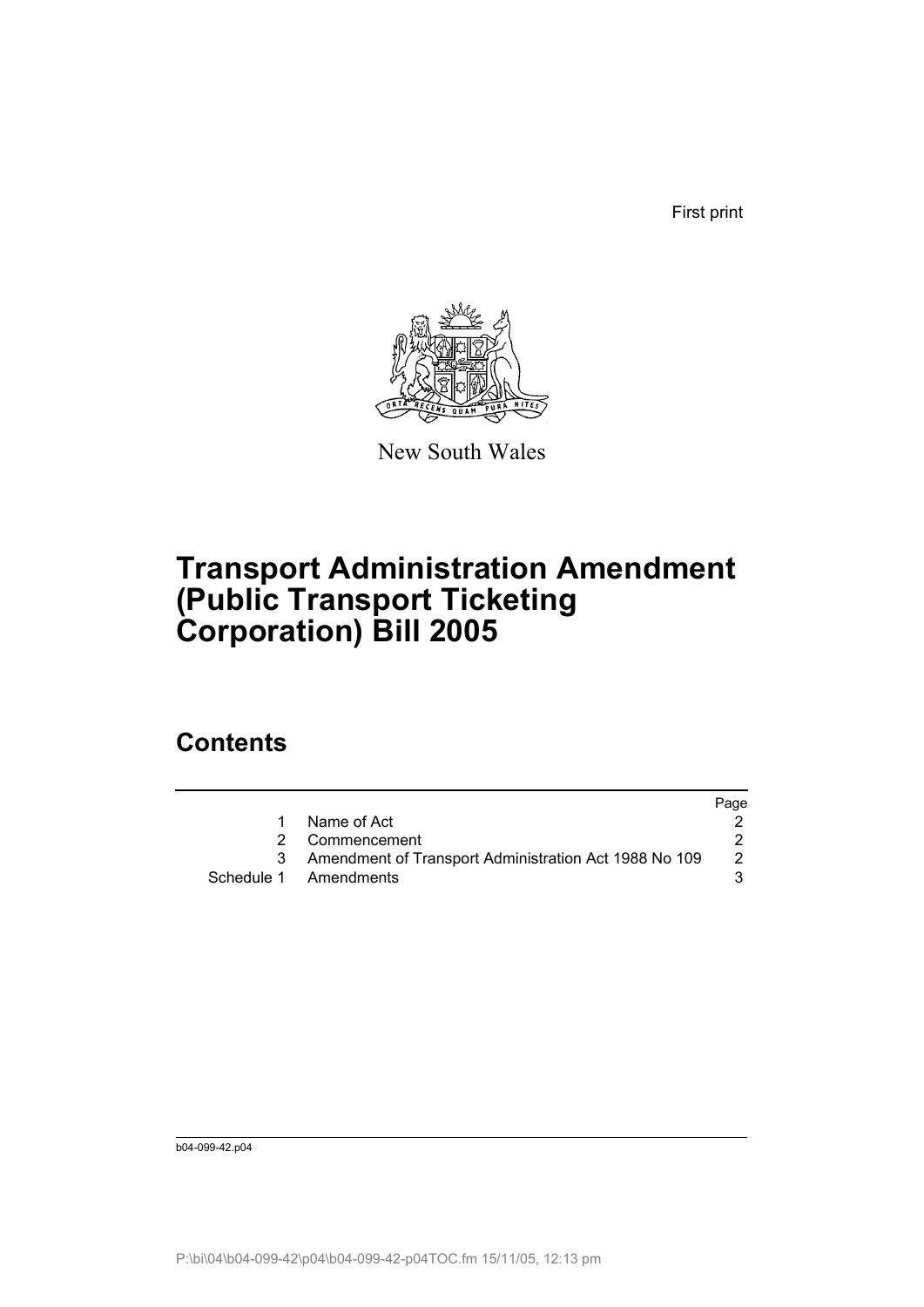Page

Contents page 2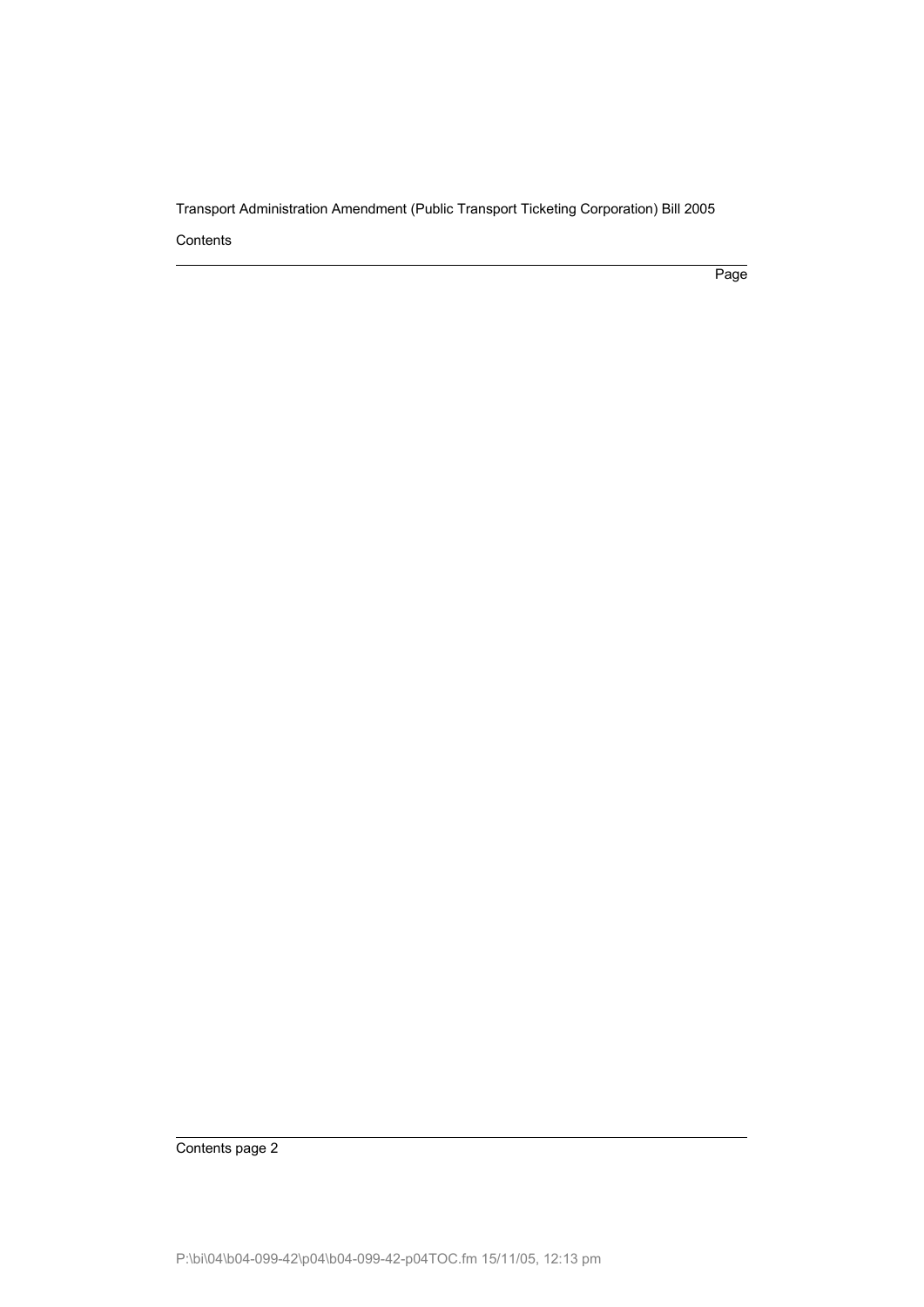

New South Wales

# **Transport Administration Amendment (Public Transport Ticketing Corporation) Bill 2005**

No , 2005

## **A Bill for**

An Act to amend the *Transport Administration Act 1988* to constitute a Public Transport Ticketing Corporation; and for related purposes.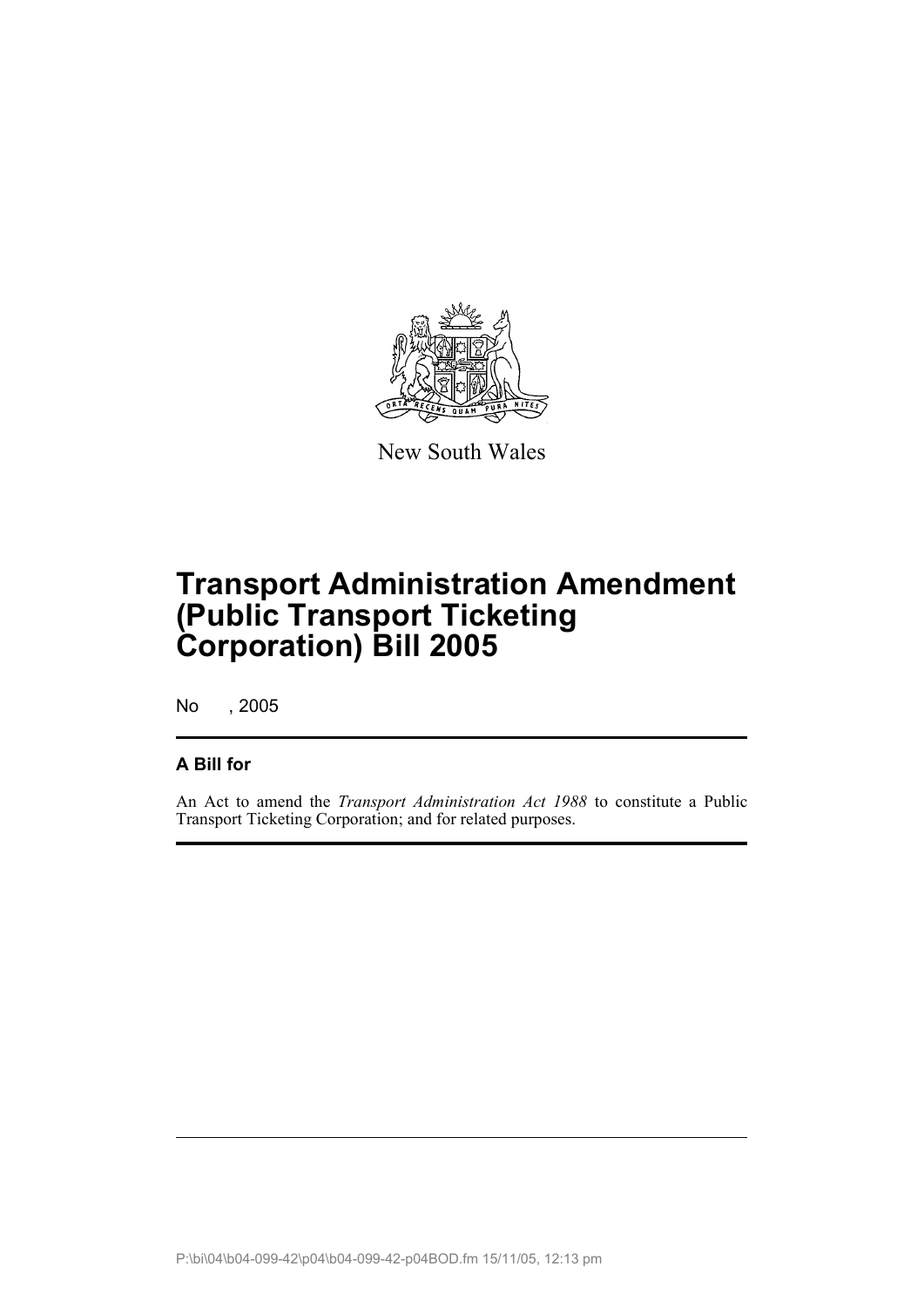|   | The Legislature of New South Wales enacts:                                                                        |                     |
|---|-------------------------------------------------------------------------------------------------------------------|---------------------|
| 1 | Name of Act                                                                                                       | $\overline{2}$      |
|   | This Act is the <i>Transport Administration Amendment (Public Transport</i> )<br>Ticketing Corporation) Act 2005. | 3<br>$\overline{4}$ |
|   | <b>Commencement</b>                                                                                               | 5                   |
|   | This Act commences on a day or days to be appointed by proclamation.                                              | 6                   |
| 3 | Amendment of Transport Administration Act 1988 No 109                                                             | 7                   |
|   | The <i>Transport Administration Act 1988</i> is amended as set out in<br>Schedule 1.                              | 8<br>9              |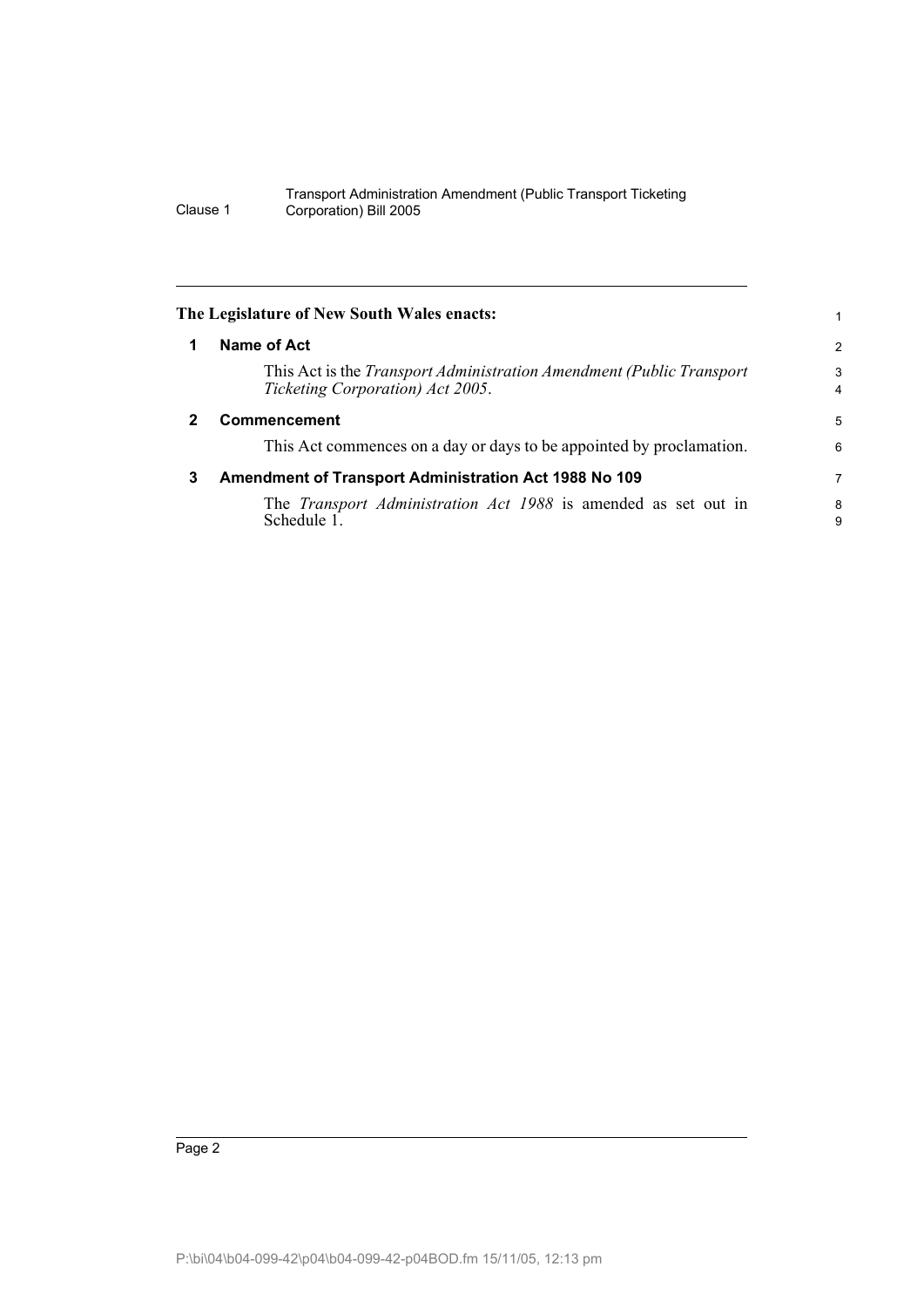Amendments Schedule 1

|     | <b>Schedule 1</b> |                              |     | <b>Amendments</b>                                                                                                             | $\mathbf{1}$   |
|-----|-------------------|------------------------------|-----|-------------------------------------------------------------------------------------------------------------------------------|----------------|
|     |                   |                              |     | (Section 3)                                                                                                                   | 2              |
| [1] |                   | Long title                   |     |                                                                                                                               | 3              |
|     | Insert            | <i>Public</i>                |     | Transport Ticketing Corporation," after<br>"Transport<br>Infrastructure Development Corporation,".                            | 4<br>5         |
| [2] |                   | <b>Section 3 Definitions</b> |     |                                                                                                                               | 6              |
|     |                   |                              |     | Insert in alphabetical order in section $3(1)$ :                                                                              | $\overline{7}$ |
|     |                   |                              |     | <b>Public Transport Ticketing Corporation</b> means the Public<br>Transport Ticketing Corporation constituted under this Act. | 8<br>9         |
| [3] | Part 3B           |                              |     |                                                                                                                               | 10             |
|     |                   | Insert after Part 3A:        |     |                                                                                                                               | 11             |
|     |                   |                              |     | <b>Part 3B Public Transport Ticketing Corporation</b>                                                                         | 12             |
|     |                   | <b>Division 1</b>            |     | <b>Constitution of Public Transport Ticketing</b><br>Corporation                                                              | 13<br>14       |
|     | 35R               |                              |     | <b>Establishment of Public Transport Ticketing Corporation</b>                                                                | 15             |
|     |                   | (1)                          |     | There is constituted by this Act a corporation with the corporate<br>name of the Public Transport Ticketing Corporation.      | 16<br>17       |
|     |                   | (2)                          |     | The Public Transport Ticketing Corporation:                                                                                   | 18             |
|     |                   |                              | (a) | has the functions conferred or imposed on it by or under<br>this or any other Act, and                                        | 19<br>20       |
|     |                   |                              | (b) | is, for the purposes of any Act, a statutory body<br>representing the Crown, and                                              | 21<br>22       |
|     |                   |                              | (c) | has the status, privileges and immunities of the Crown.                                                                       | 23             |
|     |                   | <b>Division 2</b>            |     | <b>Objectives of Public Transport Ticketing</b><br>Corporation                                                                | 24<br>25       |
|     | 35S               |                              |     | <b>Objectives of Public Transport Ticketing Corporation</b>                                                                   | 26             |
|     |                   | (1)                          |     | The principal objectives of the Public Transport Ticketing<br>Corporation are:                                                | 27<br>28       |
|     |                   |                              | (a) | to provide ticketing and fare payment services to public<br>transport operators in the State, and                             | 29<br>30       |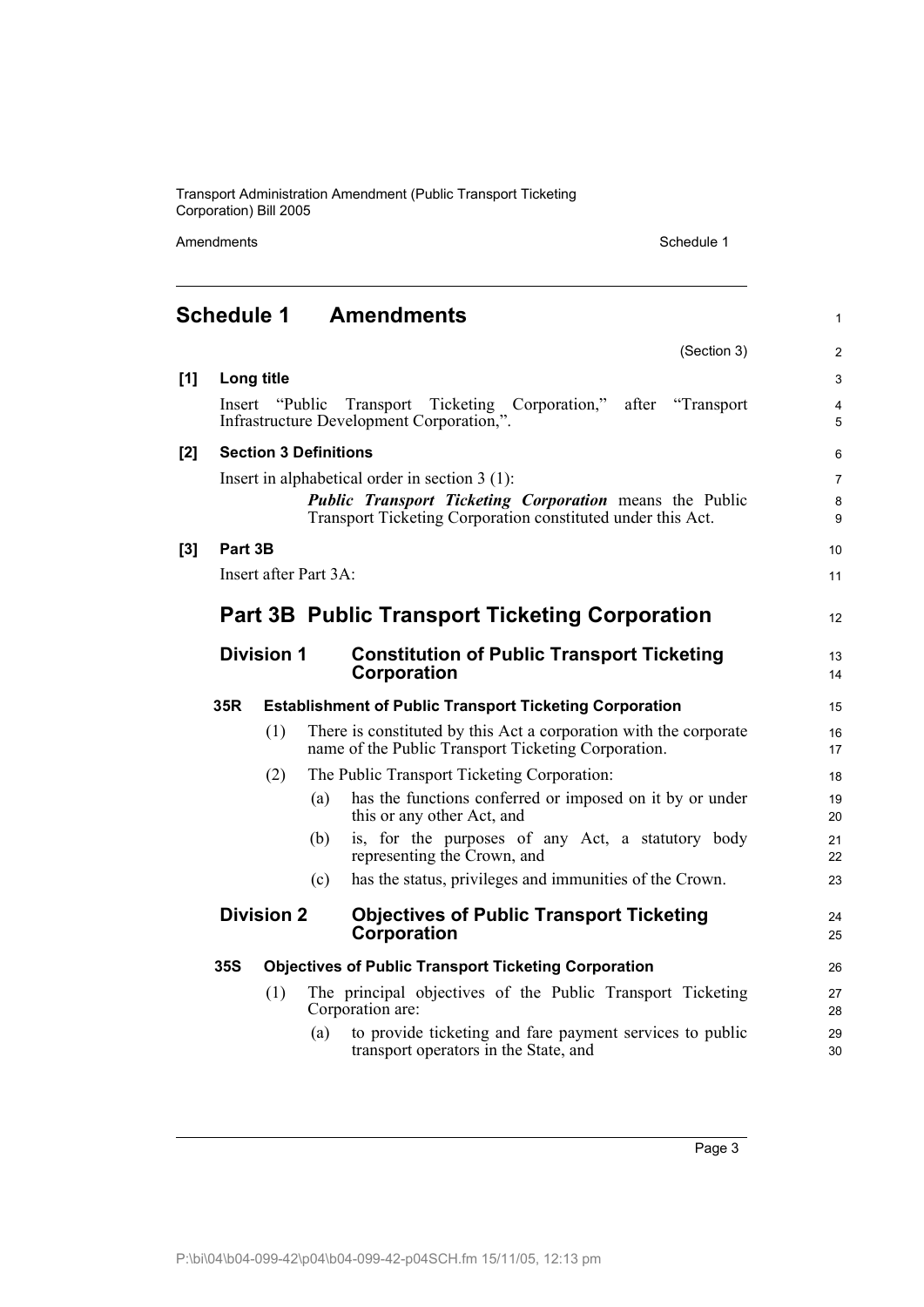Schedule 1 Amendments

|     |                   | (b) | to promote and facilitate the integration of ticketing<br>products and fare payment systems for public transport in<br>the State,                                                                                                                                                                         | 1<br>$\overline{2}$<br>3   |
|-----|-------------------|-----|-----------------------------------------------------------------------------------------------------------------------------------------------------------------------------------------------------------------------------------------------------------------------------------------------------------|----------------------------|
|     |                   |     | in an efficient, effective and financially responsible manner.                                                                                                                                                                                                                                            | $\overline{4}$             |
|     | (2)               |     | The other objectives of the Public Transport Ticketing<br>Corporation are as follows:                                                                                                                                                                                                                     | 5<br>6                     |
|     |                   | (a) | to be a successful business and, to that end:                                                                                                                                                                                                                                                             | $\overline{7}$             |
|     |                   |     | to operate at least as efficiently as any comparable<br>(i)<br>business, and                                                                                                                                                                                                                              | 8<br>9                     |
|     |                   |     | to maximise the net worth of the State's investment<br>(ii)<br>in the Corporation,                                                                                                                                                                                                                        | 10<br>11                   |
|     |                   | (b) | to exhibit a sense of social responsibility by having regard<br>to the interests of the community in which it operates,                                                                                                                                                                                   | 12<br>13                   |
|     |                   | (c) | where its activities affect the environment, to conduct its<br>operations in compliance with the principles of<br>ecologically sustainable development contained in section<br>6 (2) of the <i>Protection of the Environment Administration</i><br>Act 1991,                                              | 14<br>15<br>16<br>17<br>18 |
|     |                   | (d) | to exhibit a sense of responsibility towards regional<br>development and decentralisation in the way in which it<br>operates.                                                                                                                                                                             | 19<br>20<br>21             |
|     | (3)               | The | other objectives of the Public Transport Ticketing<br>Corporation are of equal importance, but are not as important as<br>the principal objectives of the Corporation.                                                                                                                                    | 22<br>23<br>24             |
|     | <b>Division 3</b> |     | <b>Functions of Public Transport Ticketing</b><br>Corporation                                                                                                                                                                                                                                             | 25<br>26                   |
| 35T |                   |     | <b>Functions of Public Transport Ticketing Corporation</b>                                                                                                                                                                                                                                                | 27                         |
|     | (1)               |     | The principal functions of the Public Transport Ticketing<br>Corporation are:                                                                                                                                                                                                                             | 28<br>29                   |
|     |                   | (a) | to establish and manage a ticketing and fare payment<br>system for public transport passengers and participating<br>public transport operators in the State, and                                                                                                                                          | 30<br>31<br>32             |
|     |                   | (b) | to control and manage any funds within the ticketing and<br>fare payment system that represent unused prepaid fares.                                                                                                                                                                                      | 33<br>34                   |
|     | (2)               |     | Without limiting any other functions conferred or imposed on it,<br>the Public Transport Ticketing Corporation may conduct any<br>business related to the operation of its ticketing and fare payment<br>system and for that purpose use any property or the services of<br>any staff of the Corporation. | 35<br>36<br>37<br>38<br>39 |
|     |                   |     |                                                                                                                                                                                                                                                                                                           |                            |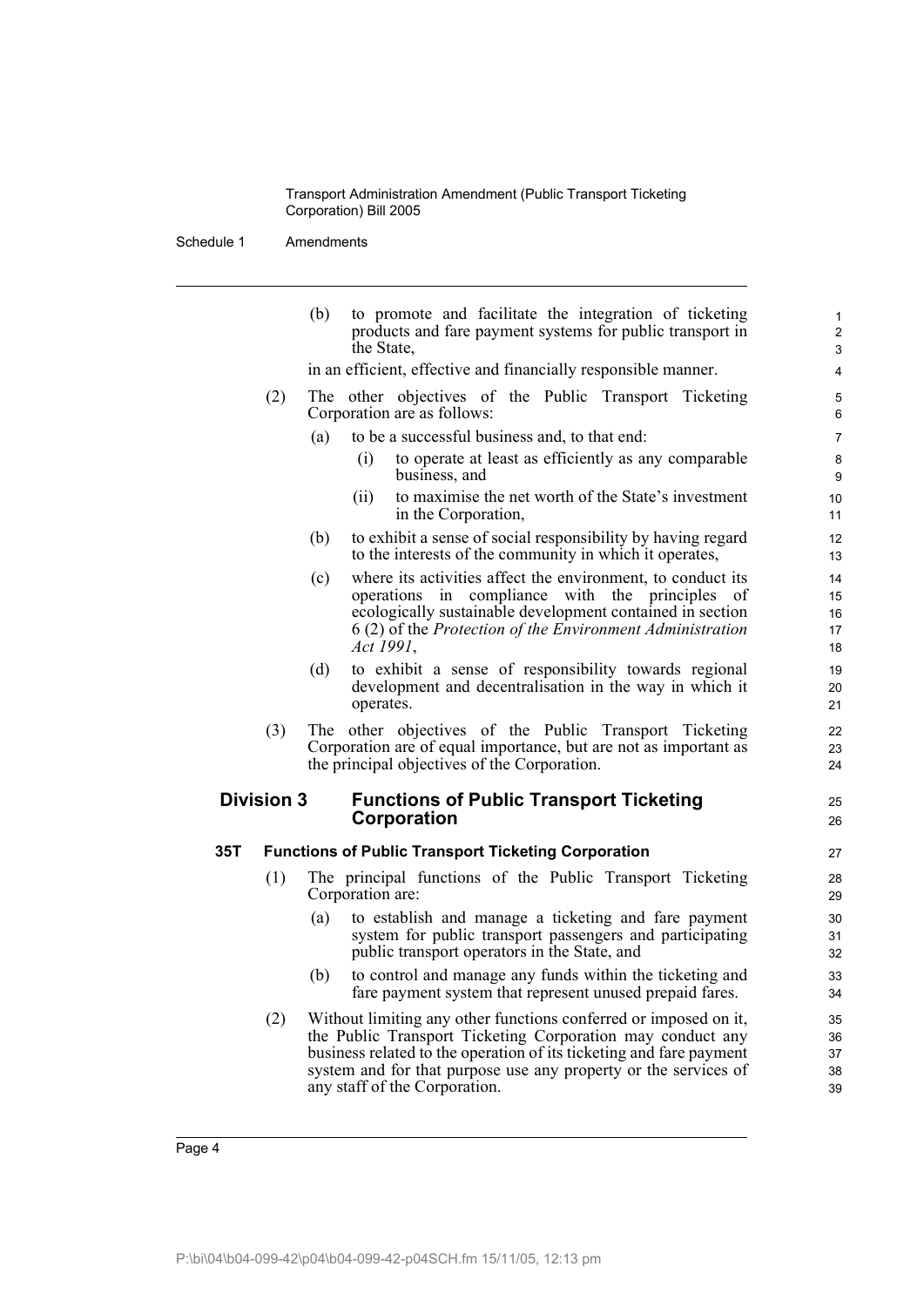### Amendments Schedule 1

|            | (3)               | The Public Transport Ticketing Corporation has such other<br>functions as are conferred or imposed on it by or under this or any<br>other Act or law.                                                                    | $\mathbf{1}$<br>$\overline{c}$<br>3 |
|------------|-------------------|--------------------------------------------------------------------------------------------------------------------------------------------------------------------------------------------------------------------------|-------------------------------------|
|            | (4)               | The Public Transport Ticketing Corporation may exercise its<br>functions within or outside New South Wales.                                                                                                              | 4<br>5                              |
|            | <b>Division 4</b> | <b>Management of Public Transport Ticketing</b><br>Corporation                                                                                                                                                           | 6<br>$\overline{7}$                 |
| 35U        |                   | <b>Constitution of Public Transport Ticketing Corporation Board</b>                                                                                                                                                      | 8                                   |
|            | (1)               | There is constituted a Public Transport Ticketing Corporation<br>Board.                                                                                                                                                  | 9<br>10                             |
|            | (2)               | The Board is to consist of:                                                                                                                                                                                              | 11                                  |
|            |                   | the Chief Executive Officer of the Public Transport<br>(a)<br>Ticketing Corporation, and                                                                                                                                 | 12<br>13                            |
|            |                   | not fewer than 3 and not more than 7 members appointed<br>(b)<br>by the Minister.                                                                                                                                        | 14<br>15                            |
|            | (3)               | The persons appointed by the Minister must each or together<br>have such expertise as the Minister considers necessary in order<br>to realise the principal objectives of the Public Transport<br>Ticketing Corporation. | 16<br>17<br>18<br>19                |
|            | (4)               | The Minister is to ensure that the Board includes representatives<br>of public transport operators in the State.                                                                                                         | 20<br>21                            |
|            | (5)               | Part 1 of Schedule 10 has effect with respect to the constitution<br>and procedure of the Board.                                                                                                                         | 22<br>23                            |
| 35V        |                   | Board to determine policies of Public Transport Ticketing<br>Corporation                                                                                                                                                 | 24<br>25                            |
|            | (1)               | The Public Transport Ticketing Corporation Board has the<br>function of determining the policies of the Public Transport<br>Ticketing Corporation.                                                                       | 26<br>27<br>28                      |
|            | (2)               | In exercising that function, the Board is, as far as practicable, to<br>ensure that the activities of the Public Transport Ticketing<br>Corporation are carried out properly and efficiently.                            | 29<br>30<br>31                      |
| <b>35W</b> |                   | <b>Chief Executive Officer of Public Transport Ticketing Corporation</b>                                                                                                                                                 | 32                                  |
|            | (1)               | The Governor may appoint a Chief Executive Officer of the<br>Public Transport Ticketing Corporation.                                                                                                                     | 33<br>34                            |
|            | (2)               | Part 2 of Schedule 10 has effect with respect to the Chief<br>Executive Officer.                                                                                                                                         | 35<br>36                            |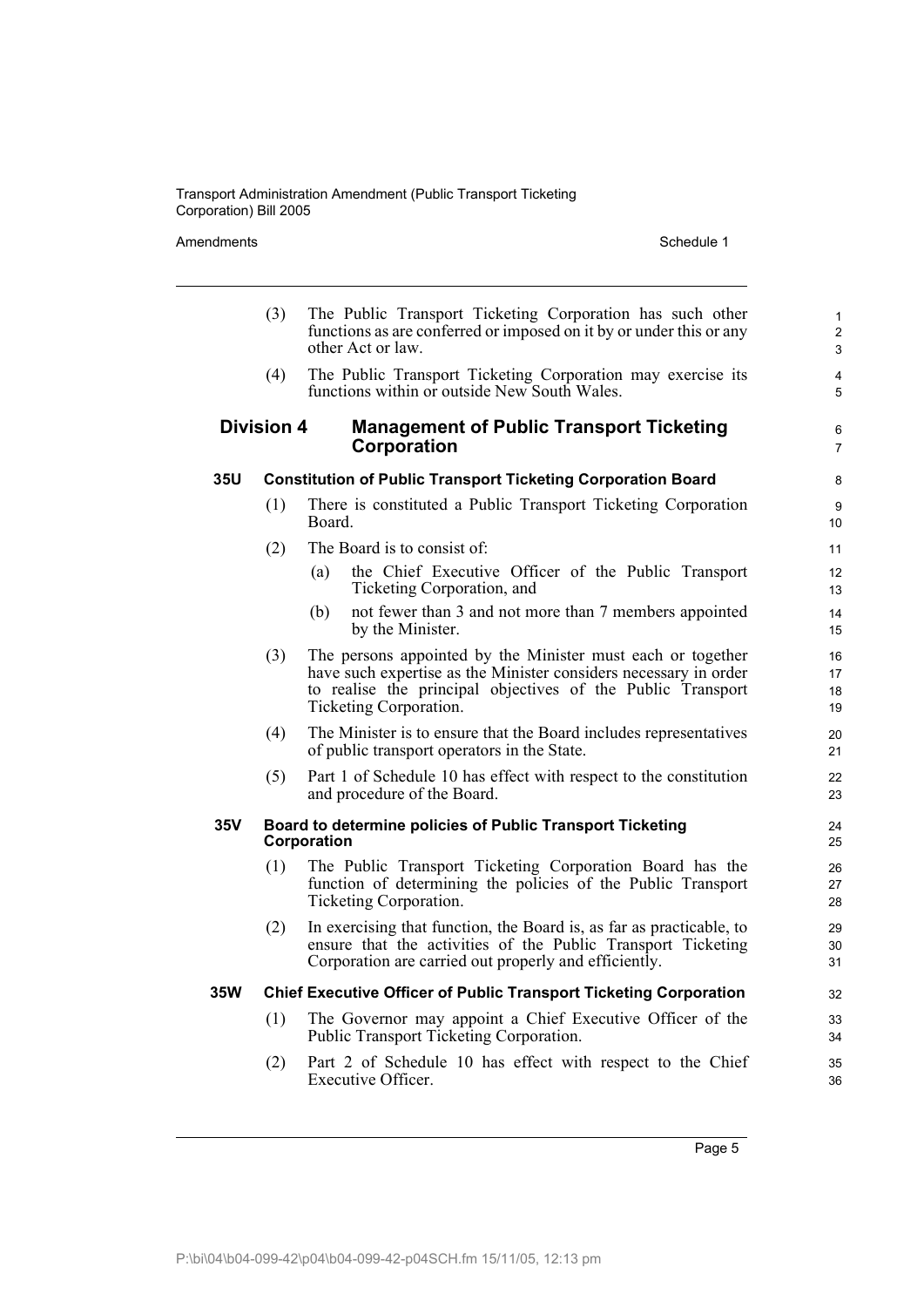Schedule 1 Amendments

#### **35X Chief Executive Officer to manage Public Transport Ticketing Corporation**

(1) The affairs of the Public Transport Ticketing Corporation are to be managed and controlled by the Chief Executive Officer of that Corporation in accordance with the policies of the Public Transport Ticketing Corporation Board.

(2) Any act, matter or thing done in the name of, or on behalf of, the Public Transport Ticketing Corporation by the Chief Executive Officer is taken to have been done by the Public Transport Ticketing Corporation.

#### **35Y Ministerial control**

- (1) The Minister may give the Public Transport Ticketing Corporation Board written directions in relation to the exercise of the Public Transport Ticketing Corporation's functions.
- (2) Subject to this section, the Board and the Chief Executive Officer of the Public Transport Ticketing Corporation must ensure that the Public Transport Ticketing Corporation complies with any such direction.
- (3) However, the Minister may make a direction under this section that has a significant financial consequence for the Public Transport Ticketing Corporation only if the Minister has obtained the concurrence of the Treasurer.

#### **35Z Public Transport Ticketing Corporation to supply information to Minister**

The Public Transport Ticketing Corporation must:

- (a) supply the Minister or a person nominated by the Minister with any information relating to its activities that the Minister or person may require, and
- (b) keep the Minister informed of the general conduct of its activities, and of any significant development in its activities.

#### **35ZA Corporate plans**

(1) The Public Transport Ticketing Corporation must, at least 3 months before the beginning of each financial year of the Corporation, prepare and deliver to the Minister a draft corporate plan for the financial year.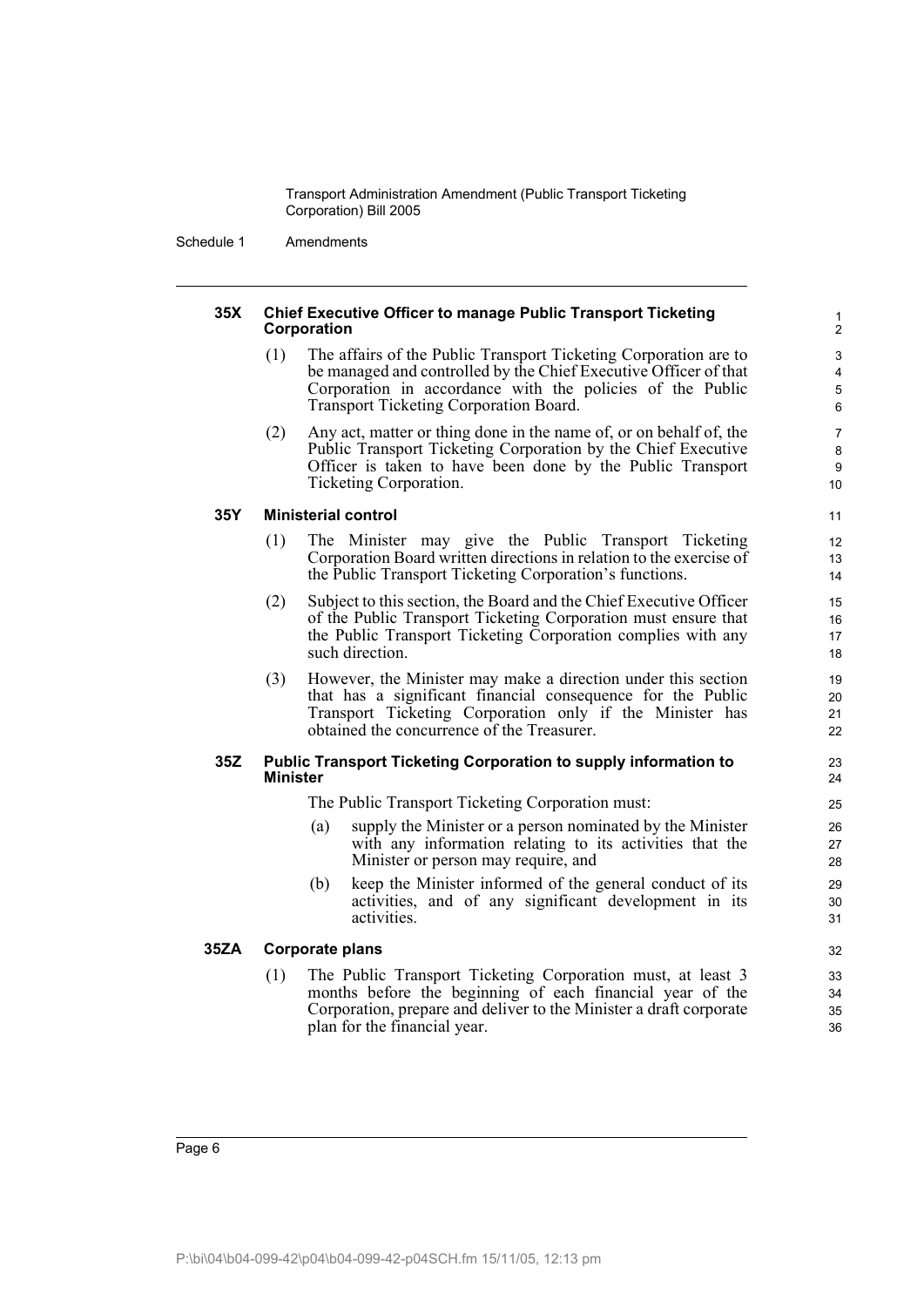Amendments Schedule 1

| (2) | (a)<br>(b) | The Public Transport Ticketing Corporation must:<br>consider any comments on the draft corporate plan that<br>were made by the Minister within 2 months after the draft<br>plan was delivered to the Minister, and<br>deliver the completed corporate plan to the Minister before<br>the beginning of the financial year concerned.                                                                                                                                                                       | 1<br>2<br>3<br>4<br>5<br>6                |
|-----|------------|-----------------------------------------------------------------------------------------------------------------------------------------------------------------------------------------------------------------------------------------------------------------------------------------------------------------------------------------------------------------------------------------------------------------------------------------------------------------------------------------------------------|-------------------------------------------|
| (3) |            | During the preparation of a corporate plan<br>after<br>the<br>commencement of this subsection, the Public<br>Transport<br>Ticketing Corporation is to make a draft plan available for public<br>comment for at least 30 days and is to have regard to any<br>submissions it receives about the draft plan within that period.<br>The arrangements for obtaining or inspecting the draft plan and<br>for making submissions are to be advertised in a daily newspaper<br>circulating throughout the State. | 7<br>8<br>9<br>10<br>11<br>12<br>13<br>14 |
| (4) |            | The Public Transport Ticketing Corporation is to make the<br>completed corporate plan available for public inspection.<br>However, the Corporation is not required to include in any draft<br>or completed plan made available for public comment or<br>inspection information that is of a commercially sensitive nature<br>or that it would otherwise not be required to disclose under the<br>Freedom of Information Act 1989.                                                                         | 15<br>16<br>17<br>18<br>19<br>20<br>21    |
| (5) |            | The Public Transport Ticketing Corporation must, as far as<br>practicable, exercise its functions in accordance with the relevant<br>corporate plan.                                                                                                                                                                                                                                                                                                                                                      | 22<br>23<br>24                            |
| (6) |            | A corporate plan is to specify:                                                                                                                                                                                                                                                                                                                                                                                                                                                                           | 25                                        |
|     | (a)        | the separate activities of the Public Transport Ticketing<br>Corporation and, in particular, the separate commercial<br>and non-commercial activities, and                                                                                                                                                                                                                                                                                                                                                | 26<br>27<br>28                            |
|     | (b)        | the objectives of each such separate activity for the<br>financial year concerned and for future financial years, and                                                                                                                                                                                                                                                                                                                                                                                     | 29<br>30                                  |
|     | (c)        | the strategies, policies and budgets for achieving those<br>objectives in relation to each such separate activity, and                                                                                                                                                                                                                                                                                                                                                                                    | 31<br>32                                  |
|     | (d)        | the targets and criteria for assessing the Corporation's<br>performance.                                                                                                                                                                                                                                                                                                                                                                                                                                  | 33<br>34                                  |
| (7) |            | This section is subject to any requirement made by or under this<br>Act (including the requirements of any direction by the Minister<br>under section 35Y).                                                                                                                                                                                                                                                                                                                                               | 35<br>36<br>37                            |
|     |            |                                                                                                                                                                                                                                                                                                                                                                                                                                                                                                           |                                           |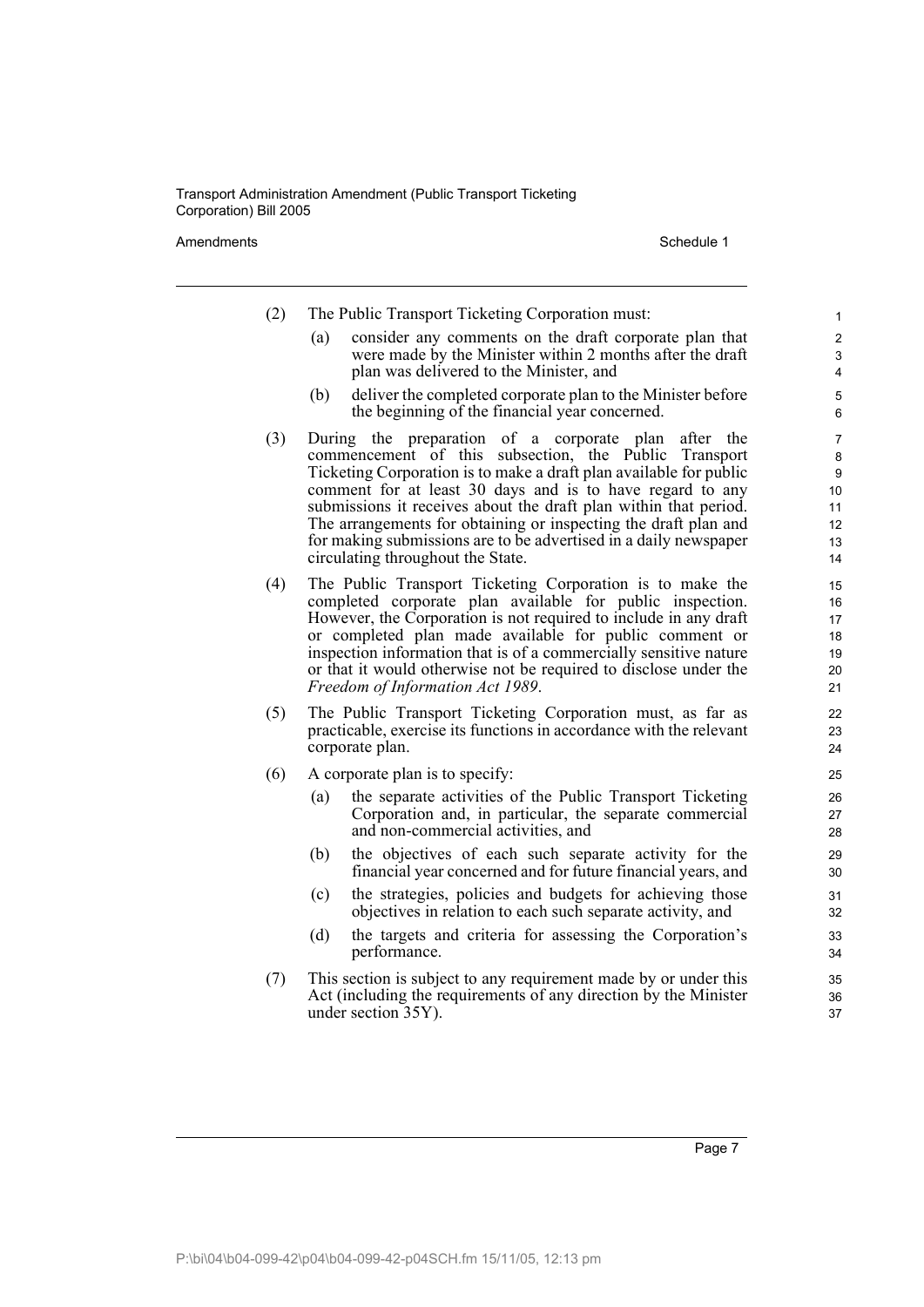Schedule 1 Amendments

| 35ZB                                                                                                          |     | Delegation of functions of Public Transport Ticketing Corporation                                                                                                                                                | 1                                       |
|---------------------------------------------------------------------------------------------------------------|-----|------------------------------------------------------------------------------------------------------------------------------------------------------------------------------------------------------------------|-----------------------------------------|
|                                                                                                               | (1) | The Public Transport Ticketing Corporation may delegate to an<br>authorised person any of the functions of the Corporation, other<br>than this power of delegation.                                              | $\overline{2}$<br>3<br>4                |
|                                                                                                               | (2) | A delegate may sub-delegate to an authorised person any<br>function delegated by the<br>Public<br>Transport<br>Ticketing<br>Corporation if the delegate is authorised in writing to do so by the<br>Corporation. | $\mathbf 5$<br>6<br>$\overline{7}$<br>8 |
|                                                                                                               | (3) | In this section, <i>authorised person</i> means:                                                                                                                                                                 | 9                                       |
|                                                                                                               |     | an officer of the Public Transport Ticketing Corporation,<br>(a)<br><sub>or</sub>                                                                                                                                | 10<br>11                                |
|                                                                                                               |     | (b)<br>a person of a class prescribed by the regulations or<br>approved by the Public Transport Ticketing Corporation<br>Board.                                                                                  | 12<br>13<br>14                          |
| <b>Division 5</b><br><b>Financial provisions relating to Public</b><br><b>Transport Ticketing Corporation</b> |     |                                                                                                                                                                                                                  |                                         |
| 35ZC                                                                                                          |     | <b>Public Transport Ticketing Corporation Fund</b>                                                                                                                                                               | 17                                      |
|                                                                                                               | (1) | There is established in the Special Deposits Account in the<br>Treasury a Public Transport Ticketing Corporation Fund.                                                                                           | 18<br>19                                |
|                                                                                                               | (2) | The following is to be paid into the Public Transport Ticketing<br>Corporation Fund:                                                                                                                             | 20<br>21                                |
|                                                                                                               |     | all money received by or on account of the Public<br>(a)<br><b>Transport Ticketing Corporation,</b>                                                                                                              | 22<br>23                                |
|                                                                                                               |     | (b)<br>all money advanced to the Public Transport Ticketing<br>Corporation by the Treasurer or appropriated by<br>Parliament for the purposes of the Corporation,                                                | 24<br>25<br>26                          |
|                                                                                                               |     | all other money required by or under this or any other Act<br>(c)<br>to be paid into the Fund.                                                                                                                   | 27<br>28                                |
|                                                                                                               | (3) | The following is be paid from the Public Transport Ticketing<br>Corporation Fund:                                                                                                                                | 29<br>30                                |
|                                                                                                               |     | all payments made on account of the Public Transport<br>(a)<br>Ticketing Corporation or otherwise required to meet<br>expenditure incurred in relation to the functions of the<br>Corporation,                   | 31<br>32<br>33<br>34                    |
|                                                                                                               |     | (b)<br>all other payments required by or under this or any other<br>Act to be paid from the Fund.                                                                                                                | 35<br>36                                |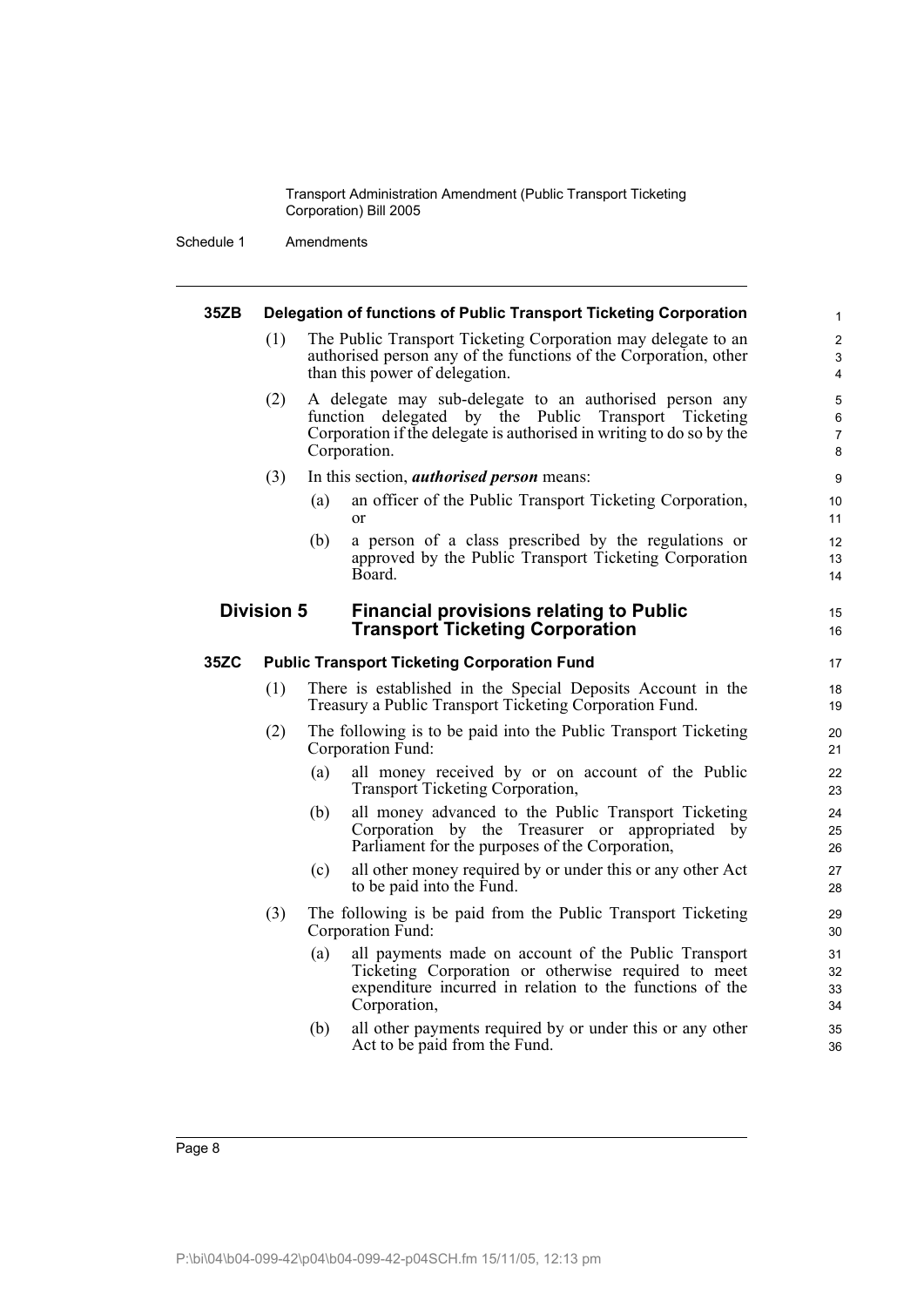Amendments Schedule 1

| 35ZD |                       | <b>Payment of dividend to Treasurer</b>                                                                                                                                                                                                                                                                               |  |  |
|------|-----------------------|-----------------------------------------------------------------------------------------------------------------------------------------------------------------------------------------------------------------------------------------------------------------------------------------------------------------------|--|--|
|      | (1)                   | The Public Transport Ticketing Corporation is to pay to the<br>Treasurer, out of any surplus for a financial year, such dividend<br>as the Minister determines.                                                                                                                                                       |  |  |
|      | (2)                   | The Minister is not to make a determination under this section<br>unless:                                                                                                                                                                                                                                             |  |  |
|      |                       | the Minister has had regard to the advice of the Public<br>(a)<br>Transport Ticketing Corporation on the financial affairs of<br>the Corporation and any recommendation with respect to<br>the determination, and                                                                                                     |  |  |
|      |                       | (b)<br>the Treasurer approves of the determination.                                                                                                                                                                                                                                                                   |  |  |
| 35ZE |                       | Application of certain financial provisions                                                                                                                                                                                                                                                                           |  |  |
|      |                       | Sections 81 (Financial duties of the Authorities) and 82<br>(Financial year) apply to the Public Transport Ticketing<br>Corporation as if it were an Authority.                                                                                                                                                       |  |  |
| 35ZF | <b>State taxation</b> |                                                                                                                                                                                                                                                                                                                       |  |  |
|      | (1)                   | Tax under a law of the State is not payable in relation to:                                                                                                                                                                                                                                                           |  |  |
|      |                       | (a)<br>an exempt matter, or                                                                                                                                                                                                                                                                                           |  |  |
|      |                       | (b)<br>anything done (including, for example, a transaction<br>entered into or an instrument or document made, executed,<br>lodged or given) because of, or for a purpose connected<br>with or arising out of, an exempt matter.                                                                                      |  |  |
|      | (2)                   | The regulations may, on the recommendation of the Minister and<br>with the approval of the Treasurer, provide that State tax is not<br>payable in respect of any matter or thing, or classes of matters or<br>things, prescribed by the regulations and done by the Public<br><b>Transport Ticketing Corporation.</b> |  |  |
|      | (3)                   | The Treasurer or a person authorised by the Treasurer may, by a<br>written instrument, certify that:                                                                                                                                                                                                                  |  |  |
|      |                       | a specified matter or thing is an exempt matter, or<br>(a)                                                                                                                                                                                                                                                            |  |  |
|      |                       | a specified thing was done (including, for example, a<br>(b)<br>transaction entered into or an instrument or document<br>made, executed, lodged or given) because of, or for a<br>purpose connected with or arising out of, a specified<br>exempt matter.                                                             |  |  |
|      | (4)                   | For all purposes and in all proceedings, a certificate under this<br>section is conclusive evidence of the matters certified, except so<br>far as the contrary is established.                                                                                                                                        |  |  |
|      |                       |                                                                                                                                                                                                                                                                                                                       |  |  |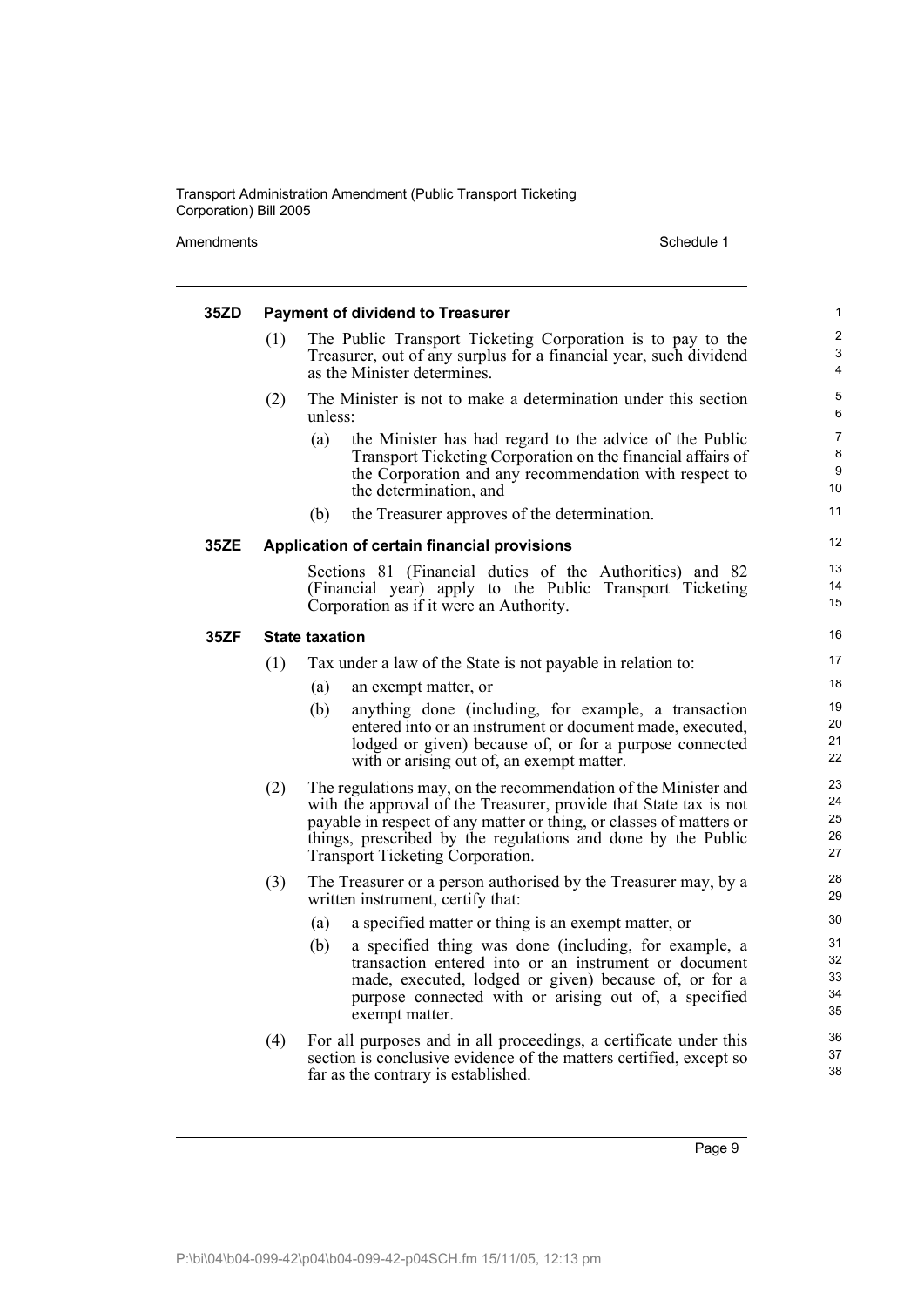Schedule 1 Amendments

(5) In this section:

*exempt matter* means the transfer of assets, rights or liabilities to the Public Transport Ticketing Corporation or any of its subsidiaries from the State, any authority of the State or any subsidiary of an authority of the State, or giving effect to such a transfer.

10

*tax* means duty under the *Duties Act 1997* or any other tax, duty, rate, fee or other charge imposed by or under any Act or law of the State, other than pay-roll tax.

## **Division 6 General**

**35ZG Disclosure of information**

An employee, contractor, or an employee of a contractor, of the Public Transport Ticketing Corporation must not disclose any information obtained in connection with the administration or operation of the ticketing and fare payment system managed by the Corporation unless that disclosure is made:

- (a) with the consent of the person from whom the information was obtained, or
- (b) in connection with the administration or operation of the ticketing and fare payment system, or
- (c) in accordance with the *Freedom of Information Act 1989*, or
- (d) in accordance with a requirement imposed under the *Ombudsman Act 1974*, or
- (e) with other lawful excuse.

Maximum penalty: 20 penalty units.

#### **35ZH Criminal records checks**

- (1) The Public Transport Ticketing Corporation may, in order to establish whether an employee or contractor, or an employee of a contractor, of that Corporation should be associated with the exercise of the Corporation's functions:
	- (a) request any such person to provide proof of the person's identity, and
	- (b) request that the Commissioner of Police undertake a criminal records check on the person and, for that purpose, provide the Commissioner with any information or material that the Corporation has in its possession.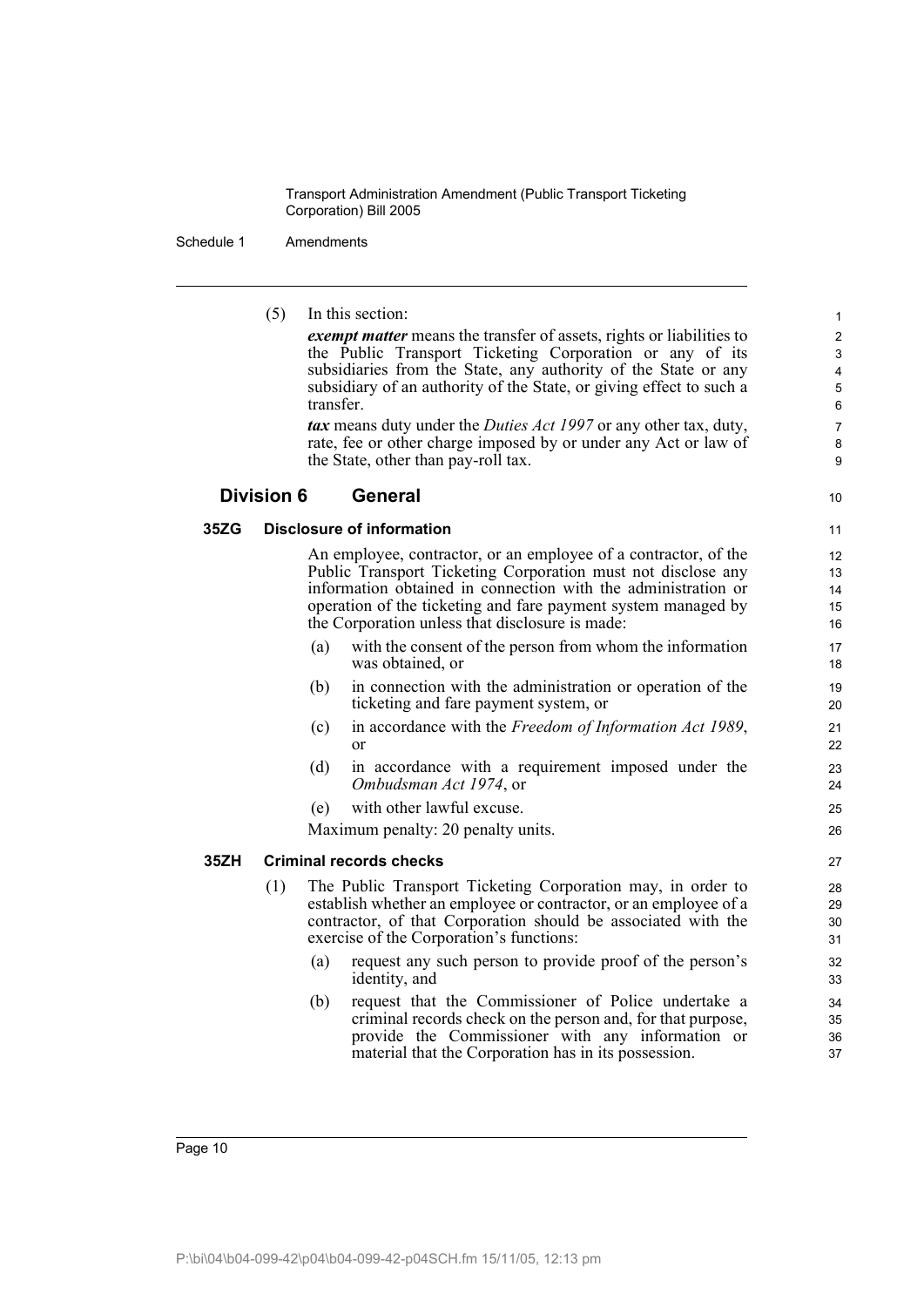Amendments **Schedule 1** Schedule 1

1 2 3

| (2) | The Commissioner of Police may, in response to a request under   |
|-----|------------------------------------------------------------------|
|     | this section, provide the Public Transport Ticketing Corporation |
|     | with a report detailing the person's criminal record.            |

#### **35ZI Staff**

- (1) The Public Transport Ticketing Corporation may employ such staff as it requires to exercise its functions.
- (2) The Public Transport Ticketing Corporation may fix the salary, wages and conditions of its staff in so far as they are not fixed by or under any other Act or law.
- (3) The regulations may make provision for or with respect to the employment of the staff of the Public Transport Ticketing Corporation, including the conditions of employment and the discipline of any such staff.
- (4) Any such regulations relating to the conditions of employment or the discipline of staff:
	- (a) have effect subject to any relevant award made by a competent industrial tribunal and to any industrial agreement or enterprise agreement to which the Public Transport Ticketing Corporation is a party, and
	- (b) have effect despite any determination of the Public Transport Ticketing Corporation under subsection (2).
- (5) The Public Transport Ticketing Corporation may arrange for the use of the services of any staff (by secondment or otherwise) or facilities of a government department, an administrative office or a public or local authority.
- (6) The Public Transport Ticketing Corporation may engage such consultants as the Corporation requires to exercise its functions.
- (7) This section does not apply to the appointment, employment or conditions of employment of the Chief Executive Officer of the Public Transport Ticketing Corporation.

#### **35ZJ Transfer of certain assets, rights and liabilities to Public Transport Ticketing Corporation**

- (1) The Minister may, by order in writing, direct that the assets, rights and liabilities of a transport authority, that relate to or are connected with the operation of a ticketing and fare payment system and that are specified or referred to in the order, be transferred to Public Transport Ticketing Corporation.
- (2) An order under this section may be subject to specified terms and conditions.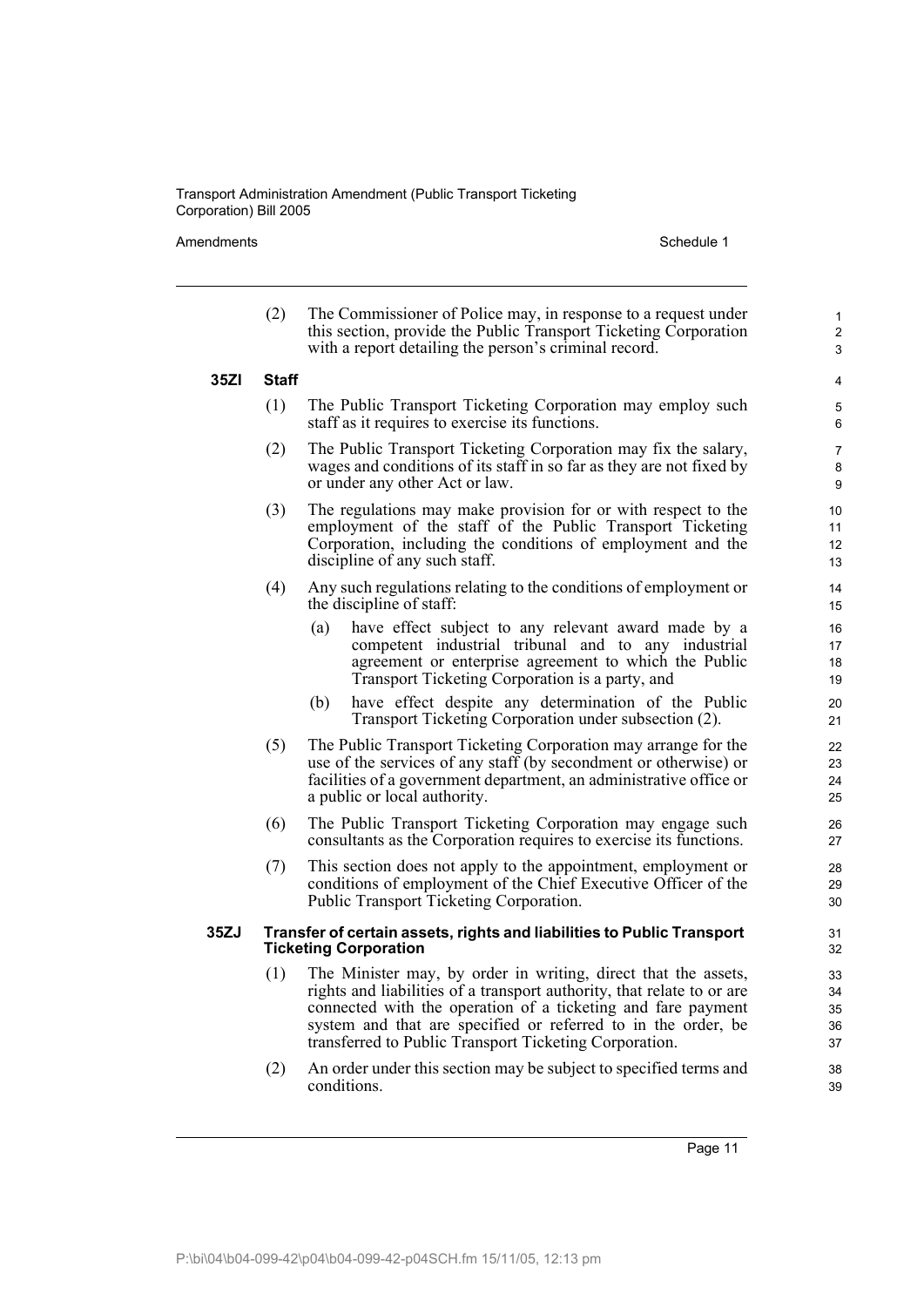Schedule 1 Amendments

|       |      | (3)                             | Schedule 4 applies to the transfer of assets, rights and liabilities<br>under this section.                                                                           | 1<br>$\overline{c}$ |  |  |
|-------|------|---------------------------------|-----------------------------------------------------------------------------------------------------------------------------------------------------------------------|---------------------|--|--|
|       |      | (4)                             | Words and expressions used in this section have the same<br>meanings as they have in Schedule 4.                                                                      | 3<br>4              |  |  |
|       |      | (5)                             | In this section, <i>transport authority</i> means:                                                                                                                    | 5                   |  |  |
|       |      |                                 | RailCorp, or<br>(a)                                                                                                                                                   | 6                   |  |  |
|       |      |                                 | (b)<br>Sydney Ferries, or                                                                                                                                             | 7                   |  |  |
|       |      |                                 | the State Transit Authority.<br>(c)                                                                                                                                   | 8                   |  |  |
|       | 35ZK |                                 | <b>Application of certain provisions</b>                                                                                                                              | 9                   |  |  |
|       |      |                                 | Sections 109–113 and 115 apply to the Public Transport<br>Ticketing Corporation as if the Corporation were an Authority or<br>transport authority.                    | 10<br>11<br>12      |  |  |
|       | 35ZL |                                 | Amendment of Public Finance and Audit Act 1983 No 152                                                                                                                 | 13                  |  |  |
|       |      |                                 | The <i>Public Finance and Audit Act 1983</i> is amended by inserting<br>in Schedule 2, in alphabetical order, the words "Public Transport"<br>Ticketing Corporation". | 14<br>15<br>16      |  |  |
|       | 35ZM |                                 | <b>Conversion of Public Transport Ticketing Corporation into a</b><br>statutory SOC                                                                                   | 17<br>18            |  |  |
|       |      |                                 | The Governor may, by proclamation published in the Gazette,<br>commence the amendments to this Act set out in Schedule 11.                                            | 19<br>20            |  |  |
| [4]   |      |                                 | Schedule 4 Transfer of assets, rights and liabilities                                                                                                                 | 21                  |  |  |
|       |      | Insert after clause $2(1)(b)$ : |                                                                                                                                                                       |                     |  |  |
|       |      |                                 | an order under section 35ZJ transferring assets, rights or<br>(c)<br>liabilities specified or referred to in the order to Public<br>Transport Ticketing Corporation,  | 23<br>24<br>25      |  |  |
| $[5]$ |      |                                 | Schedule 7 Savings, transitional and other provisions                                                                                                                 | 26                  |  |  |
|       |      |                                 | Insert at the end of clause $2(1)$ :                                                                                                                                  | 27                  |  |  |
|       |      |                                 | Transport Administration Amendment (Public<br>Transport<br><b>Ticketing Corporation</b> ) Act 2005                                                                    | 28<br>29            |  |  |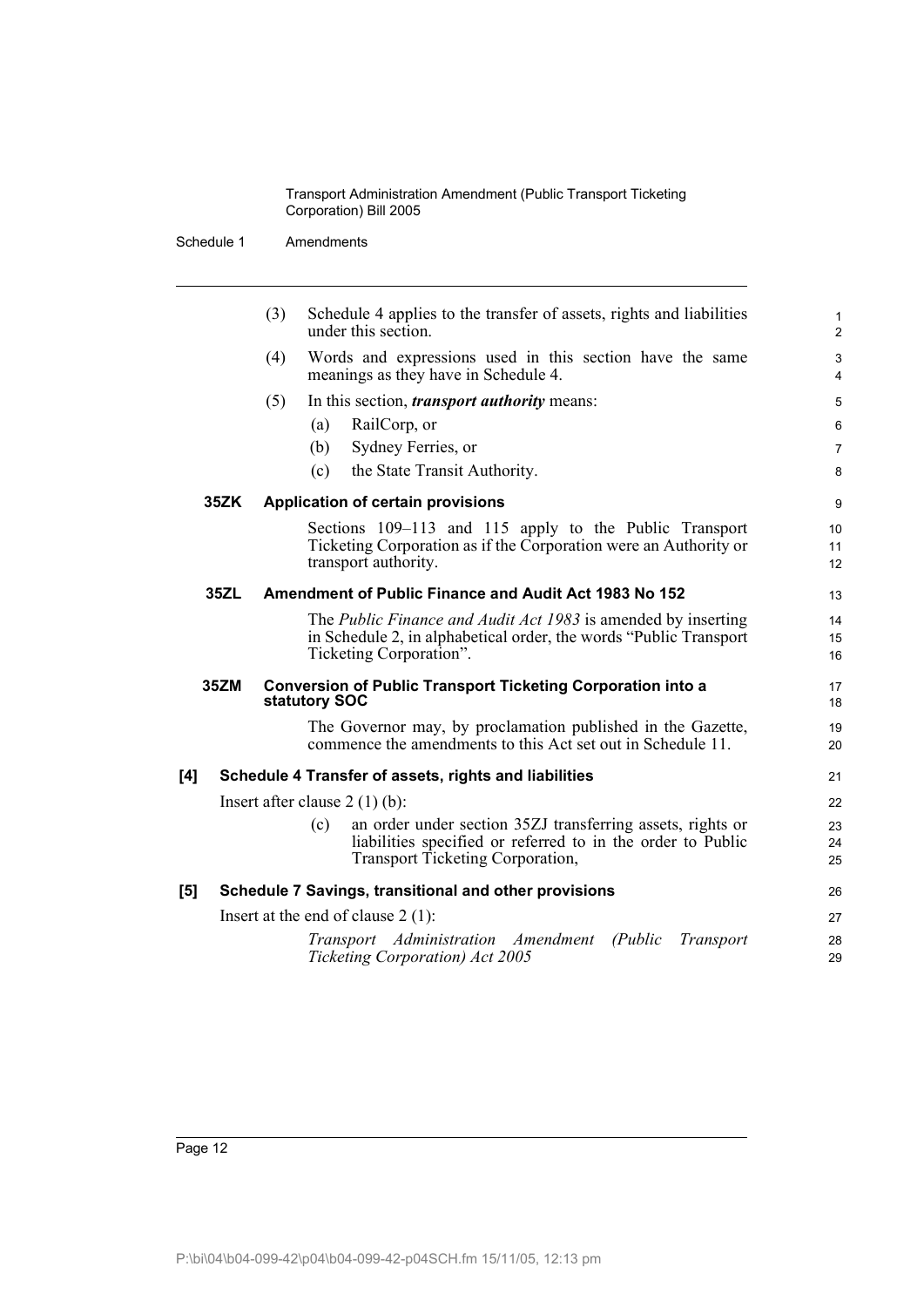Amendments Schedule 1

| [6] |              |     | Schedules 10 and 11<br>Insert in appropriate order: |                                                                                                                                                                                                                                                                                                                                                                                                                                                              | 1<br>2                                       |
|-----|--------------|-----|-----------------------------------------------------|--------------------------------------------------------------------------------------------------------------------------------------------------------------------------------------------------------------------------------------------------------------------------------------------------------------------------------------------------------------------------------------------------------------------------------------------------------------|----------------------------------------------|
|     |              |     | <b>Schedule 10</b>                                  | <b>Provisions relating to constitution</b><br>and procedure of Public Transport<br><b>Ticketing Corporation Board and</b><br><b>Chief Executive Officers</b>                                                                                                                                                                                                                                                                                                 | 3<br>4<br>5<br>6                             |
|     |              |     |                                                     | (Sections 35U and 35W)                                                                                                                                                                                                                                                                                                                                                                                                                                       | 7                                            |
|     | Part 1       |     |                                                     | <b>Constitution and procedure of Public</b><br><b>Transport Ticketing Corporation Board</b>                                                                                                                                                                                                                                                                                                                                                                  | 8<br>9                                       |
|     | 1            |     | <b>Definitions</b>                                  |                                                                                                                                                                                                                                                                                                                                                                                                                                                              | 10                                           |
|     |              |     |                                                     | In this Schedule:<br><i>appointed member</i> , in relation to the Board, means a member of<br>the Board other than the Chief Executive Officer.<br><b>Board</b> means the Public Transport Ticketing Corporation Board.<br><b>Chief Executive Officer</b> means the Chief Executive Officer of<br>the Public Transport Ticketing Corporation.<br>member, in relation to the Board, means the Chief Executive<br>Officer or an appointed member of the Board. | 11<br>12<br>13<br>14<br>15<br>16<br>17<br>18 |
|     | $\mathbf{2}$ |     |                                                     | <b>Chairperson of Board</b>                                                                                                                                                                                                                                                                                                                                                                                                                                  | 19                                           |
|     |              | (1) |                                                     | The Minister is to appoint one of the members of the Board as<br>Chairperson of the Board.                                                                                                                                                                                                                                                                                                                                                                   | 20<br>21                                     |
|     |              | (2) |                                                     | The appointment may be in and by the member's instrument of<br>appointment as a member or in and by another instrument<br>executed by the Minister.                                                                                                                                                                                                                                                                                                          | 22<br>23<br>24                               |
|     |              | (3) |                                                     | The Minister may remove a member from the office of<br>Chairperson at any time.                                                                                                                                                                                                                                                                                                                                                                              | 25<br>26                                     |
|     |              | (4) |                                                     | A person who is a member and Chairperson vacates office as<br>Chairperson if the person:                                                                                                                                                                                                                                                                                                                                                                     | 27<br>28                                     |
|     |              |     | (a)                                                 | is removed from that office by the Minister, or                                                                                                                                                                                                                                                                                                                                                                                                              | 29                                           |
|     |              |     | (b)                                                 | resigns that office by instrument in writing addressed to<br>the Minister, or                                                                                                                                                                                                                                                                                                                                                                                | 30<br>31                                     |
|     |              |     | (c)                                                 | ceases to be a member.                                                                                                                                                                                                                                                                                                                                                                                                                                       | 32                                           |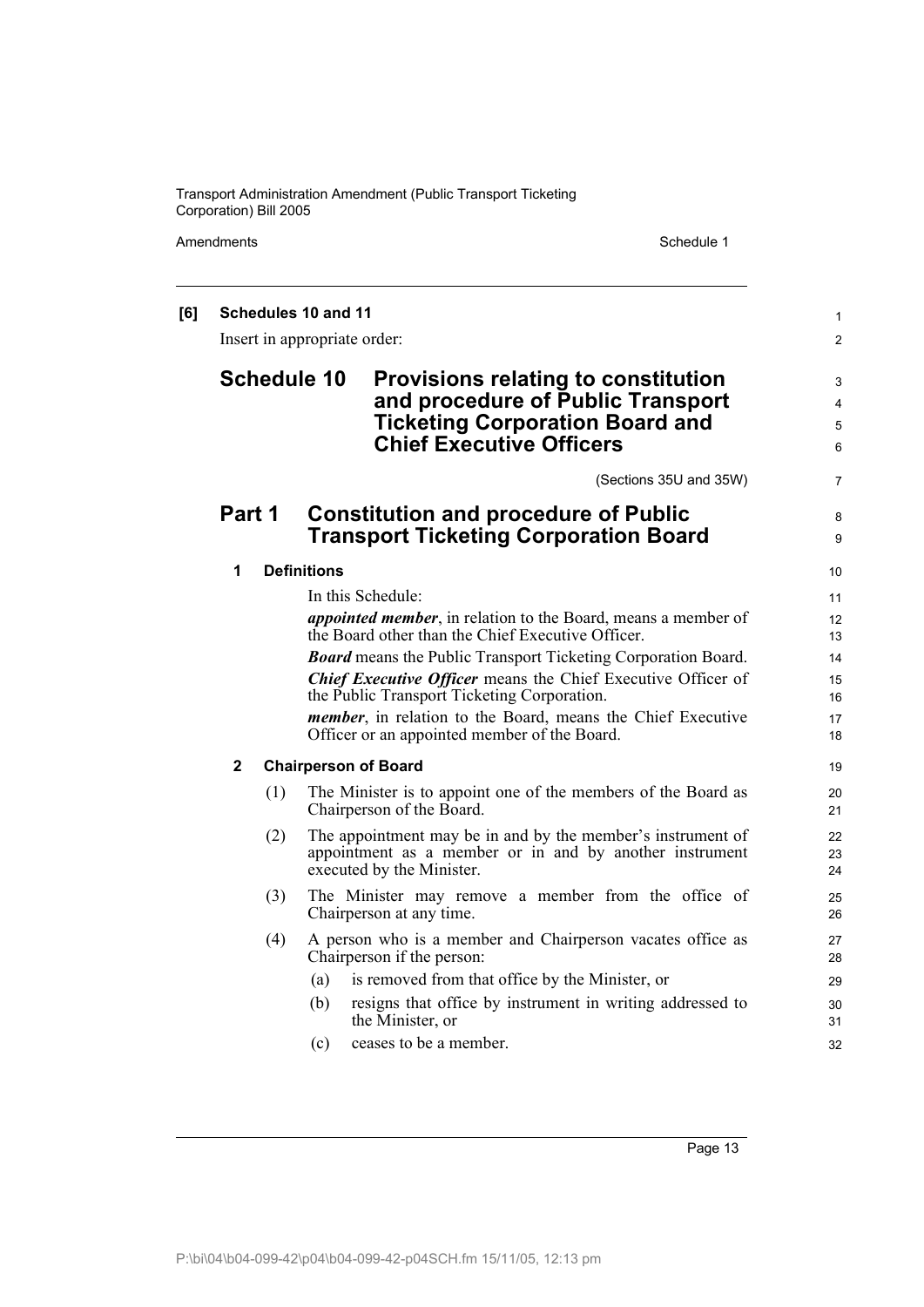Schedule 1 Amendments

# **3 Deputies**

| 3 |     | <b>Deputies</b>                                                                                                                                                                                                                     | 1                        |
|---|-----|-------------------------------------------------------------------------------------------------------------------------------------------------------------------------------------------------------------------------------------|--------------------------|
|   | (1) | The Chief Executive Officer may, from time to time, appoint a<br>person to be his or her deputy, and the Chief Executive Officer or<br>the Minister may revoke any such appointment.                                                | $\overline{2}$<br>3<br>4 |
|   | (2) | The Minister may, from time to time, appoint a person to be the<br>deputy of an appointed member, and the Minister may revoke any<br>such appointment.                                                                              | 5<br>6<br>$\overline{7}$ |
|   | (3) | In the absence of a member, the member's deputy:                                                                                                                                                                                    | 8                        |
|   |     | is, if available, to act in the place of the member, and<br>(a)                                                                                                                                                                     | 9                        |
|   |     | (b)<br>while so acting, has all the functions of the member and is<br>taken to be a member.                                                                                                                                         | 10<br>11                 |
|   | (4) | The deputy of a member who is Chairperson of the Board does<br>not have the member's functions as Chairperson.                                                                                                                      | 12<br>13                 |
|   | (5) | A person while acting in the place of a member is entitled to be<br>paid such remuneration (including travelling and subsistence<br>allowances) as the Minister may from time to time determine in<br>respect of the person.        | 14<br>15<br>16<br>17     |
| 4 |     | Terms of office of appointed members                                                                                                                                                                                                | 18                       |
|   |     | Subject to this Schedule, an appointed member holds office for<br>such period (not exceeding 3 years) as is specified in the<br>member's instrument of appointment, but is eligible (if otherwise<br>qualified) for re-appointment. | 19<br>20<br>21<br>22     |
| 5 |     | Remuneration                                                                                                                                                                                                                        | 23                       |
|   |     | An appointed member is entitled to be paid such remuneration<br>(including travelling and subsistence allowances) as the Minister<br>may from time to time determine in respect of the member.                                      | 24<br>25<br>26           |
| 6 |     | Vacancy in office of appointed member                                                                                                                                                                                               | 27                       |
|   | (1) | The office of an appointed member becomes vacant if the<br>member:                                                                                                                                                                  | 28<br>29                 |
|   |     | (a)<br>dies, or                                                                                                                                                                                                                     | 30                       |
|   |     | completes a term of office and is not re-appointed, or<br>(b)                                                                                                                                                                       | 31                       |
|   |     | resigns the office by instrument in writing addressed to the<br>(c)<br>Minister, or                                                                                                                                                 | 32<br>33                 |
|   |     | is removed from office by the Minister under this clause or<br>(d)<br>by the Governor under Chapter 5 of the Public Sector<br><i>Employment and Management Act 2002, or</i>                                                         | 34<br>35<br>36           |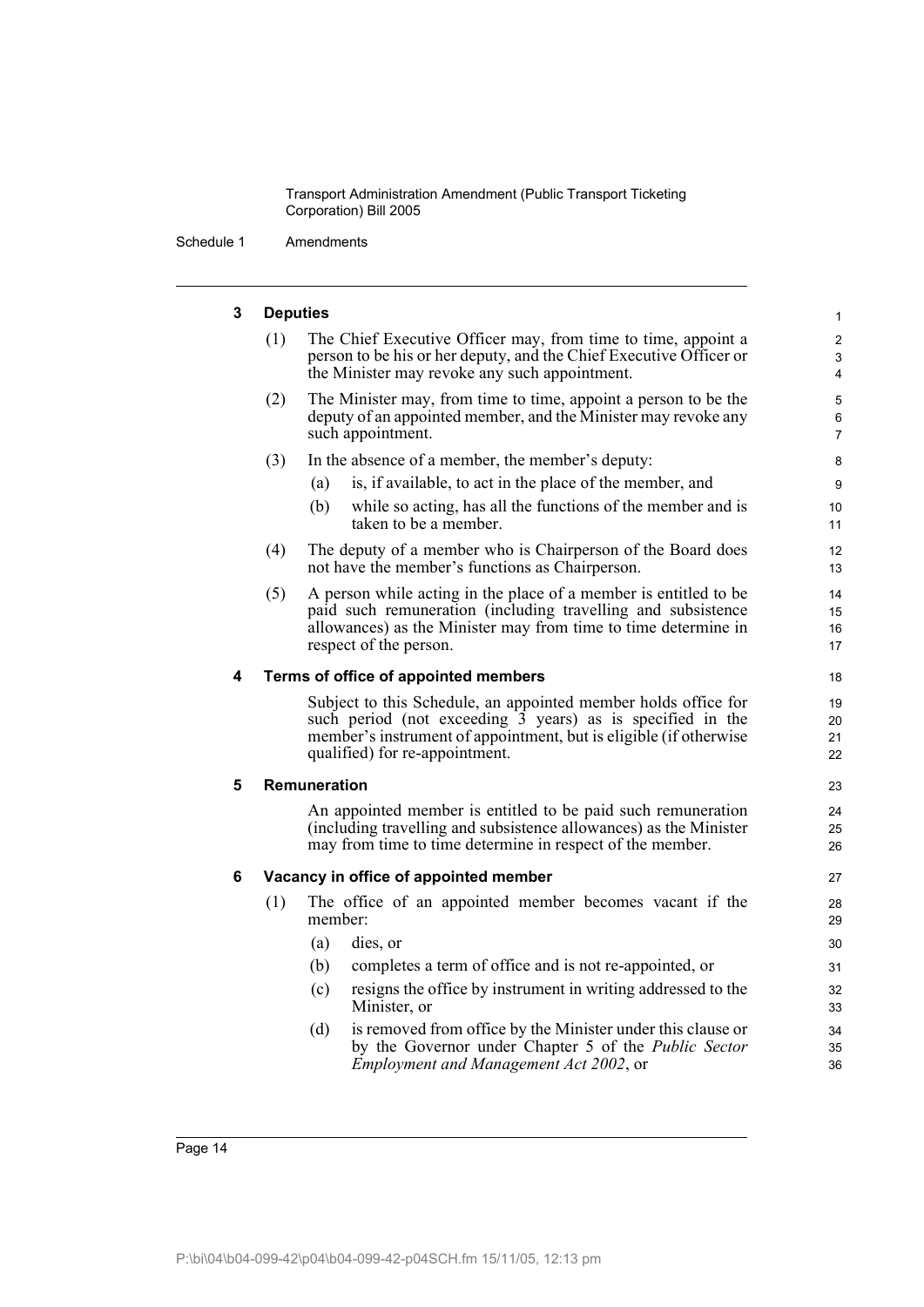Amendments Schedule 1

|   |     | (e)                                                                                                                                                                     | is absent from 4 consecutive meetings of the Board of<br>which reasonable notice has been given to the member<br>personally or in the ordinary course of post, except on<br>leave granted by the Board or unless, before the expiration<br>of 4 weeks after the last of those meetings, the member is<br>excused by the Board for having been absent from those<br>meetings, or | $\mathbf{1}$<br>$\overline{2}$<br>3<br>4<br>5<br>6<br>$\overline{7}$ |  |  |  |  |  |
|---|-----|-------------------------------------------------------------------------------------------------------------------------------------------------------------------------|---------------------------------------------------------------------------------------------------------------------------------------------------------------------------------------------------------------------------------------------------------------------------------------------------------------------------------------------------------------------------------|----------------------------------------------------------------------|--|--|--|--|--|
|   |     | (f)                                                                                                                                                                     | becomes bankrupt, applies to take the benefit of any law<br>for the relief of bankrupt or insolvent debtors, compounds<br>with his or her creditors or makes an assignment of his or<br>her remuneration for their benefit, or                                                                                                                                                  | 8<br>9<br>10<br>11                                                   |  |  |  |  |  |
|   |     | (g)                                                                                                                                                                     | becomes a mentally incapacitated person, or                                                                                                                                                                                                                                                                                                                                     | 12                                                                   |  |  |  |  |  |
|   |     | (h)                                                                                                                                                                     | is convicted in New South Wales of an offence that is<br>punishable by imprisonment for 12 months or more or is<br>convicted elsewhere than in New South Wales of an<br>offence that, if committed in New South Wales, would be<br>an offence so punishable.                                                                                                                    | 13<br>14<br>15<br>16<br>17                                           |  |  |  |  |  |
|   | (2) | The Minister may remove an appointed member from office at<br>any time.                                                                                                 |                                                                                                                                                                                                                                                                                                                                                                                 | 18<br>19                                                             |  |  |  |  |  |
| 7 |     | <b>Disclosure of pecuniary interests</b>                                                                                                                                |                                                                                                                                                                                                                                                                                                                                                                                 |                                                                      |  |  |  |  |  |
|   | (1) | If:                                                                                                                                                                     |                                                                                                                                                                                                                                                                                                                                                                                 | 21                                                                   |  |  |  |  |  |
|   |     | (a)                                                                                                                                                                     | a member of the Board has a direct or indirect pecuniary<br>interest in a matter being considered or about to be<br>considered at a meeting of the Board, and                                                                                                                                                                                                                   | 22<br>23<br>24                                                       |  |  |  |  |  |
|   |     | (b)                                                                                                                                                                     | the interest appears to raise a conflict with the proper<br>performance of the member's duties in relation to the<br>consideration of the matter,                                                                                                                                                                                                                               | 25<br>26<br>27                                                       |  |  |  |  |  |
|   |     | the member must, as soon as possible after the relevant facts have<br>come to the member's knowledge, disclose the nature of the<br>interest at a meeting of the Board. |                                                                                                                                                                                                                                                                                                                                                                                 |                                                                      |  |  |  |  |  |
|   | (2) | A disclosure by a member of the Board at a meeting of the Board<br>that the member:                                                                                     |                                                                                                                                                                                                                                                                                                                                                                                 |                                                                      |  |  |  |  |  |
|   |     | (a)                                                                                                                                                                     | is a member, or is in the employment, of a specified<br>company or other body, or                                                                                                                                                                                                                                                                                               | 33<br>34                                                             |  |  |  |  |  |
|   |     | (b)                                                                                                                                                                     | is a partner, or is in the employment, of a specified person,<br><sub>or</sub>                                                                                                                                                                                                                                                                                                  | 35<br>36                                                             |  |  |  |  |  |
|   |     | (c)                                                                                                                                                                     | has some other specified interest relating to a specified<br>company or other body or to a specified person,                                                                                                                                                                                                                                                                    | 37<br>38                                                             |  |  |  |  |  |
|   |     |                                                                                                                                                                         | is a sufficient disclosure of the nature of the interest in any matter                                                                                                                                                                                                                                                                                                          | 39                                                                   |  |  |  |  |  |

is a sufficient disclosure of the nature of the interest in any matter relating to that company or other body or to that person which

Page 15

40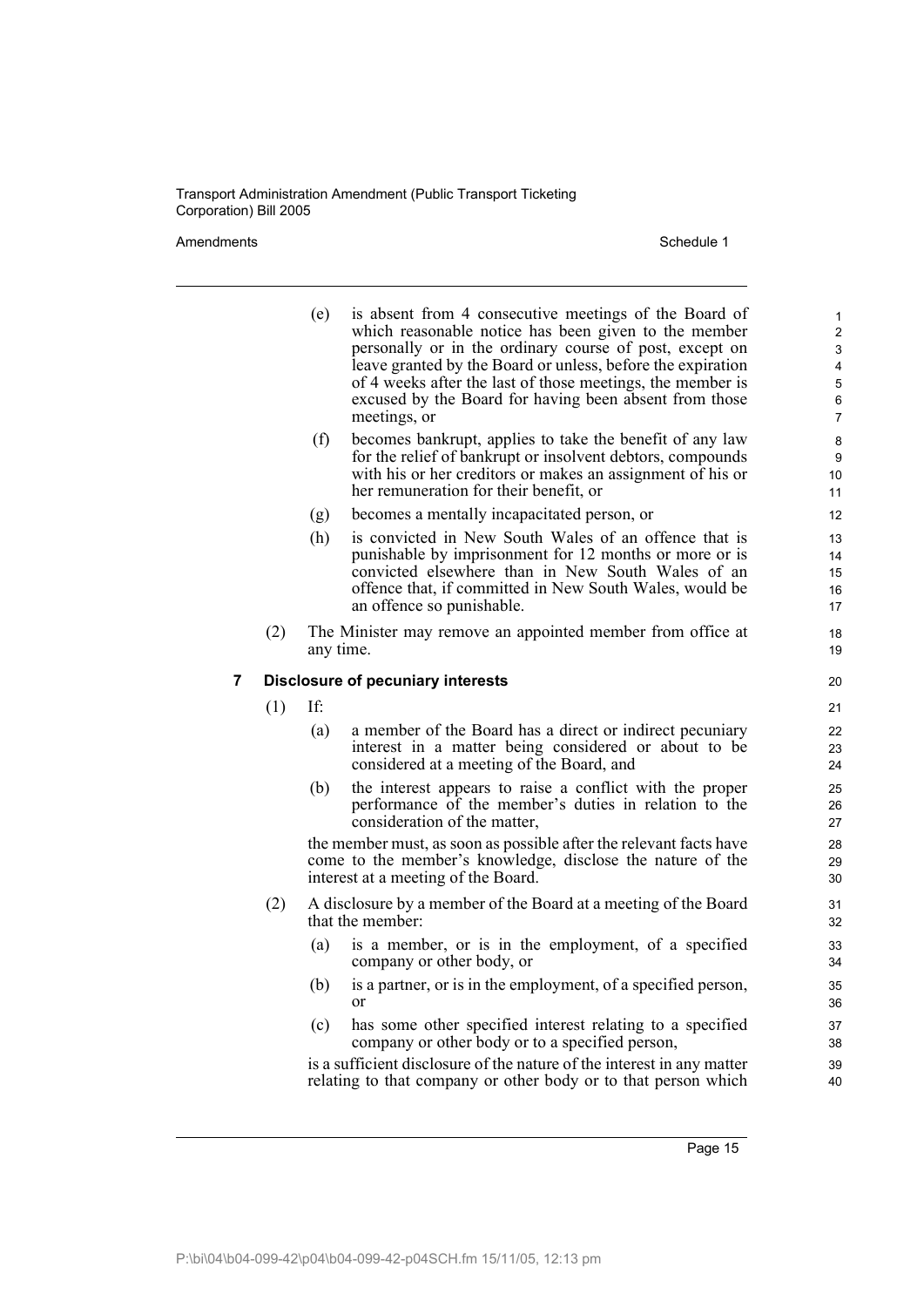Schedule 1 Amendments

may arise after the date of the disclosure and which is required to be disclosed under subclause (1).

- (3) Particulars of any disclosure made under this clause are to be recorded by the Board in a book kept for the purpose and that book must be open at all reasonable hours to inspection by any person on payment of the fee determined by the Board.
- (4) After a member of the Board has disclosed the nature of an interest in any matter, the member must not, unless the Minister or the Board otherwise determines:
	- (a) be present during any deliberation of the Board with respect to the matter, or
	- (b) take part in any decision of the Board with respect to the matter.
- (5) For the purposes of the making of a determination by the Board under subclause (4), a member who has a direct or indirect pecuniary interest in a matter to which the disclosure relates must not:
	- (a) be present during any deliberation of the Board for the purpose of making the determination, or
	- (b) take part in the making by the Board of the determination.
- (6) A contravention of this clause does not invalidate any decision of the Board.
- (7) This clause does not apply to or in respect of an interest of a member of the Board (being the provision of goods or services to the member by an Authority) if the goods or services are, or are to be, available to members of the public on the same terms and conditions.

#### **8 Filling of vacancy in office of appointed member**

If the office of any appointed member becomes vacant, a person is, subject to this Act, to be appointed to fill the vacancy.

#### **9 Effect of certain other Acts**

(1) The *Public Sector Employment and Management Act 2002* does not apply to the appointment of an appointed member and an appointed member is not, as a member, subject to that Act (except Chapter 5).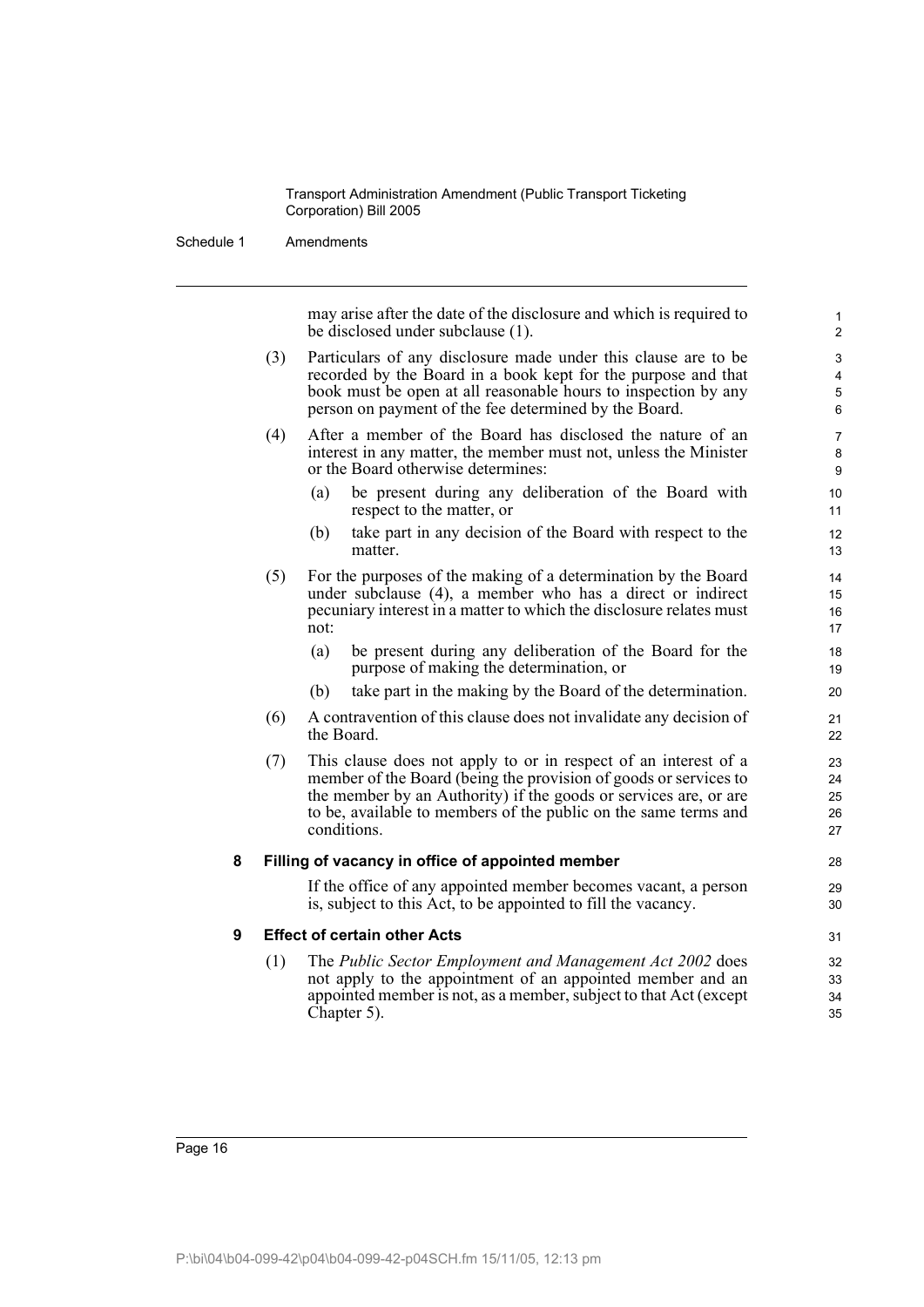### Amendments Schedule 1

|    | (2)                      | If by or under any Act provision is made:                                                                                                                                                                                                    | $\mathbf{1}$                   |  |  |
|----|--------------------------|----------------------------------------------------------------------------------------------------------------------------------------------------------------------------------------------------------------------------------------------|--------------------------------|--|--|
|    |                          | requiring a person who is the holder of a specified office to<br>(a)<br>devote the whole of his or her time to the duties of that<br>office, or                                                                                              | $\overline{2}$<br>3<br>4       |  |  |
|    |                          | prohibiting the person from engaging in employment<br>(b)<br>outside the duties of that office,                                                                                                                                              | 5<br>6                         |  |  |
|    |                          | the provision does not operate to disqualify the person from<br>holding that office and also the office of an appointed member or<br>from accepting and retaining any remuneration payable to the<br>person under this Act as such a member. | $\overline{7}$<br>8<br>9<br>10 |  |  |
|    | (3)                      | The office of an appointed member is not, for the purposes of any<br>Act, an office or place of profit under the Crown.                                                                                                                      |                                |  |  |
| 10 | <b>General procedure</b> |                                                                                                                                                                                                                                              |                                |  |  |
|    |                          | The procedure for the calling of meetings of the Board and for the<br>conduct of business at those meetings are, subject to this Act and<br>the regulations, to be as determined by the Board.                                               | 14<br>15<br>16                 |  |  |
| 11 | Quorum                   |                                                                                                                                                                                                                                              |                                |  |  |
|    |                          | The quorum for a meeting of the Board is a majority of the<br>members for the time being.                                                                                                                                                    | 18<br>19                       |  |  |
| 12 |                          | <b>Presiding member</b>                                                                                                                                                                                                                      | 20                             |  |  |
|    | (1)                      | The Chairperson of the Board or, in the absence of the<br>Chairperson, another member elected to chair the meeting by the<br>members present is (subject to subclause (2)) to preside at a<br>meeting of the Board.                          | 21<br>22<br>23<br>24           |  |  |
|    | (2)                      | If the Chief Executive Officer is not the Chairperson, the Chief<br>Executive Officer (if present) is to preside in the absence of the<br>Chairperson at a meeting of the Board.                                                             | 25<br>26<br>27                 |  |  |
|    | (3)                      | The person presiding at any meeting of the Board has a<br>deliberative vote and, in the event of an equality of votes, has a<br>second or casting vote.                                                                                      | 28<br>29<br>30                 |  |  |
| 13 | Voting                   |                                                                                                                                                                                                                                              |                                |  |  |
|    |                          | A decision supported by a majority of the votes cast at a meeting<br>of the Board at which a quorum is present is the decision of the<br>Board.                                                                                              | 32<br>33<br>34                 |  |  |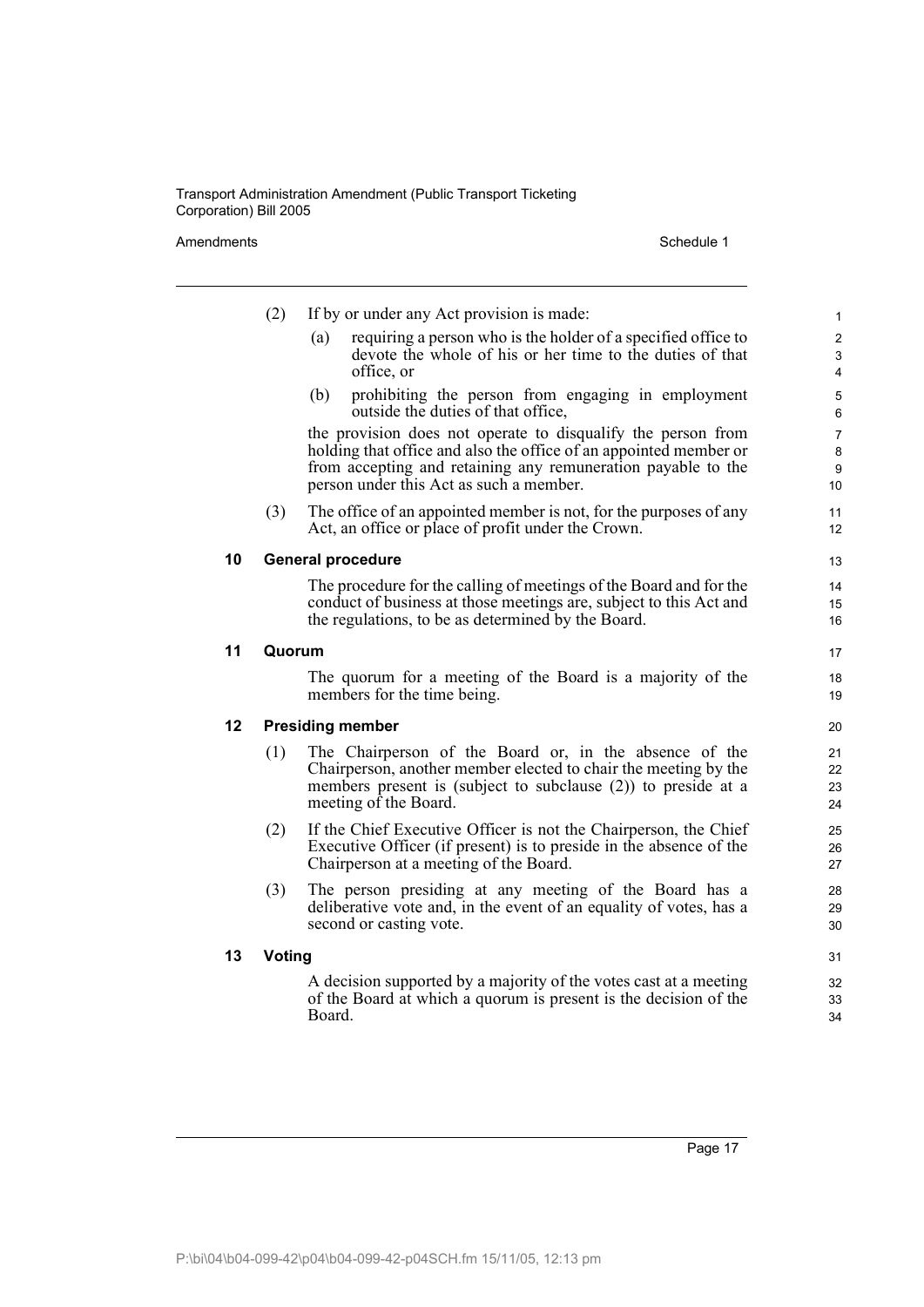Schedule 1 Amendments

| 14<br>Transaction of business outside meetings by telephone or other<br>means<br>(1)<br>The Board may, if it thinks fit, transact any of its business by the<br>circulation of papers among all the members of the Board for the<br>time being, and a resolution in writing approved in writing by a<br>majority of those members is taken to be a decision of the Board.<br>(2)<br>The Board may, if it thinks fit, transact any of its business at a<br>meeting at which members (or some members) participate by<br>telephone, closed-circuit television or other means, but only if<br>any member who speaks on a matter before the meeting can be<br>heard by the other members.<br>(3)<br>For the purposes of:<br>the approval of a resolution under subclause $(1)$ , or<br>(a)<br>a meeting held in accordance with subclause (2),<br>(b)<br>the Chairperson and each member of the Board have the same<br>voting rights as they have at an ordinary meeting of the Board.<br>(4)<br>A resolution approved under subclause (1) is, subject to the<br>regulations, to be recorded in the minutes of the meetings of the<br>Board.<br>(5)<br>Papers may be circulated among members of the Board for the<br>purposes of subclause (1) by facsimile or other transmission of<br>the information in the papers concerned.<br>15<br><b>First meeting</b><br>The Minister is to call the first meeting of the Board in such<br>manner as the Minister thinks fit.<br>Part 2<br><b>Provisions relating to Chief Executive</b><br><b>Officer</b><br>16<br><b>Employment of Chief Executive Officer</b><br>The employment of the Chief Executive Officer is subject to<br>Part 3.1 of the Public Sector Employment and Management Act<br>2002, but is not subject to Chapter 2 of that Act. |  |  |  |
|--------------------------------------------------------------------------------------------------------------------------------------------------------------------------------------------------------------------------------------------------------------------------------------------------------------------------------------------------------------------------------------------------------------------------------------------------------------------------------------------------------------------------------------------------------------------------------------------------------------------------------------------------------------------------------------------------------------------------------------------------------------------------------------------------------------------------------------------------------------------------------------------------------------------------------------------------------------------------------------------------------------------------------------------------------------------------------------------------------------------------------------------------------------------------------------------------------------------------------------------------------------------------------------------------------------------------------------------------------------------------------------------------------------------------------------------------------------------------------------------------------------------------------------------------------------------------------------------------------------------------------------------------------------------------------------------------------------------------------------------------------------------------------------------|--|--|--|
|                                                                                                                                                                                                                                                                                                                                                                                                                                                                                                                                                                                                                                                                                                                                                                                                                                                                                                                                                                                                                                                                                                                                                                                                                                                                                                                                                                                                                                                                                                                                                                                                                                                                                                                                                                                            |  |  |  |
|                                                                                                                                                                                                                                                                                                                                                                                                                                                                                                                                                                                                                                                                                                                                                                                                                                                                                                                                                                                                                                                                                                                                                                                                                                                                                                                                                                                                                                                                                                                                                                                                                                                                                                                                                                                            |  |  |  |
|                                                                                                                                                                                                                                                                                                                                                                                                                                                                                                                                                                                                                                                                                                                                                                                                                                                                                                                                                                                                                                                                                                                                                                                                                                                                                                                                                                                                                                                                                                                                                                                                                                                                                                                                                                                            |  |  |  |
|                                                                                                                                                                                                                                                                                                                                                                                                                                                                                                                                                                                                                                                                                                                                                                                                                                                                                                                                                                                                                                                                                                                                                                                                                                                                                                                                                                                                                                                                                                                                                                                                                                                                                                                                                                                            |  |  |  |
|                                                                                                                                                                                                                                                                                                                                                                                                                                                                                                                                                                                                                                                                                                                                                                                                                                                                                                                                                                                                                                                                                                                                                                                                                                                                                                                                                                                                                                                                                                                                                                                                                                                                                                                                                                                            |  |  |  |
|                                                                                                                                                                                                                                                                                                                                                                                                                                                                                                                                                                                                                                                                                                                                                                                                                                                                                                                                                                                                                                                                                                                                                                                                                                                                                                                                                                                                                                                                                                                                                                                                                                                                                                                                                                                            |  |  |  |
|                                                                                                                                                                                                                                                                                                                                                                                                                                                                                                                                                                                                                                                                                                                                                                                                                                                                                                                                                                                                                                                                                                                                                                                                                                                                                                                                                                                                                                                                                                                                                                                                                                                                                                                                                                                            |  |  |  |
|                                                                                                                                                                                                                                                                                                                                                                                                                                                                                                                                                                                                                                                                                                                                                                                                                                                                                                                                                                                                                                                                                                                                                                                                                                                                                                                                                                                                                                                                                                                                                                                                                                                                                                                                                                                            |  |  |  |
|                                                                                                                                                                                                                                                                                                                                                                                                                                                                                                                                                                                                                                                                                                                                                                                                                                                                                                                                                                                                                                                                                                                                                                                                                                                                                                                                                                                                                                                                                                                                                                                                                                                                                                                                                                                            |  |  |  |
|                                                                                                                                                                                                                                                                                                                                                                                                                                                                                                                                                                                                                                                                                                                                                                                                                                                                                                                                                                                                                                                                                                                                                                                                                                                                                                                                                                                                                                                                                                                                                                                                                                                                                                                                                                                            |  |  |  |
|                                                                                                                                                                                                                                                                                                                                                                                                                                                                                                                                                                                                                                                                                                                                                                                                                                                                                                                                                                                                                                                                                                                                                                                                                                                                                                                                                                                                                                                                                                                                                                                                                                                                                                                                                                                            |  |  |  |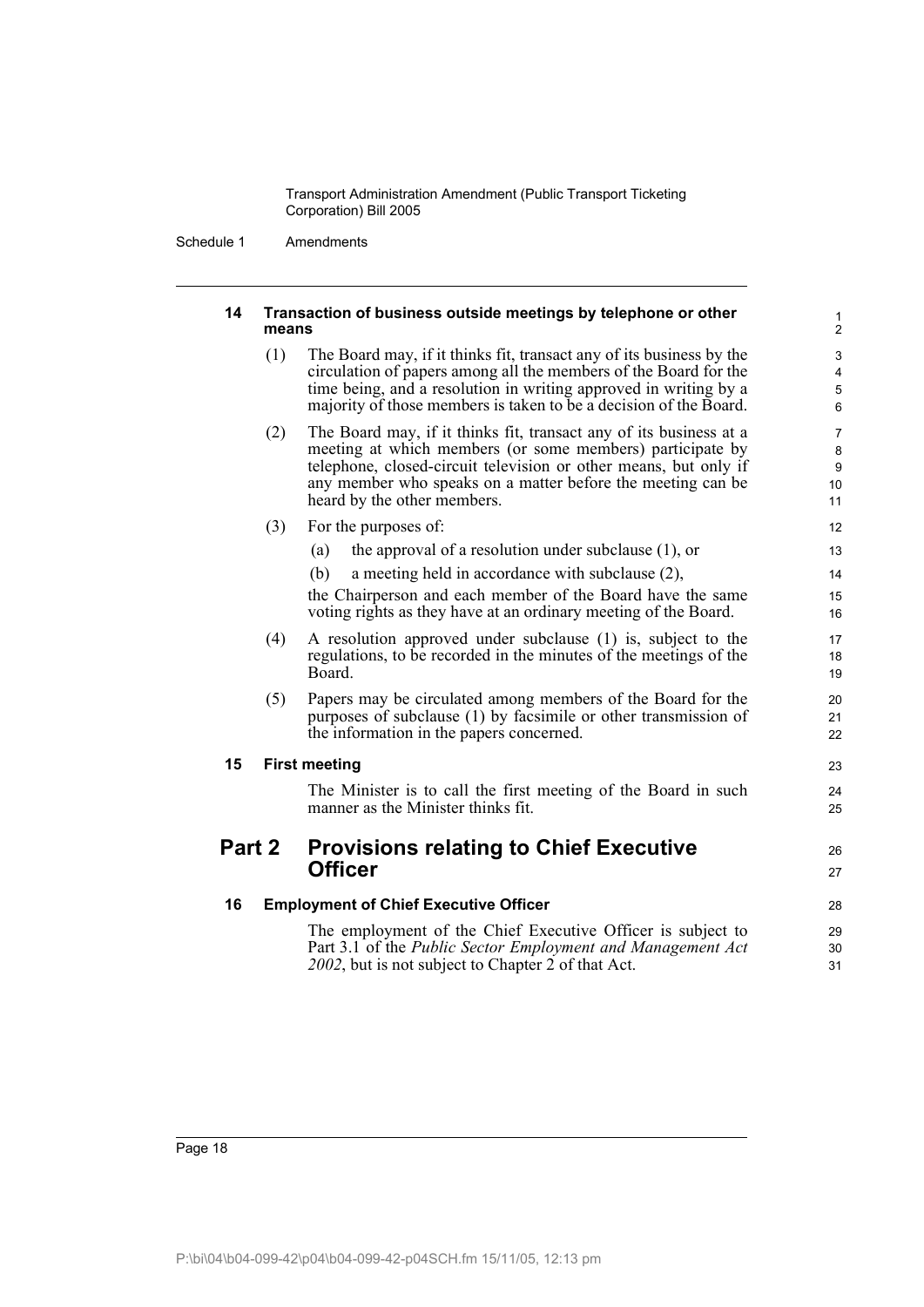Amendments Schedule 1

| 17                 |         | <b>Acting Chief Executive Officer</b>                                                                                                     |  |
|--------------------|---------|-------------------------------------------------------------------------------------------------------------------------------------------|--|
|                    | (1)     | The Minister may, from time to time, appoint a person to act in<br>the office of Chief Executive Officer during the illness or absence    |  |
|                    |         | of the Chief Executive Officer, and the person, while so acting,<br>has all the functions of the Chief Executive Officer and is taken     |  |
|                    |         | to be the Chief Executive Officer.                                                                                                        |  |
|                    | (2)     | The Minister may, at any time, remove any person from an office<br>to which the person was appointed under this clause.                   |  |
|                    | (3)     | A person while acting in the office of Chief Executive Officer is                                                                         |  |
|                    |         | entitled to be paid such remuneration (including travelling and<br>subsistence allowances) as the Minister may from time to time          |  |
|                    |         | determine in respect of the person.                                                                                                       |  |
|                    | (4)     | For the purposes of this clause, a vacancy in the office of Chief                                                                         |  |
|                    |         | Executive Officer is to be regarded as an absence from office of<br>the Chief Executive Officer.                                          |  |
|                    |         |                                                                                                                                           |  |
| <b>Schedule 11</b> |         | <b>Conversion of Public Transport</b><br><b>Ticketing Corporation to a SOC</b>                                                            |  |
|                    |         |                                                                                                                                           |  |
|                    |         |                                                                                                                                           |  |
|                    |         | (Section 35ZM)                                                                                                                            |  |
| [1]                | Part 3B |                                                                                                                                           |  |
|                    |         | Omit the Part. Insert instead:                                                                                                            |  |
|                    |         | <b>Part 3B Public Transport Ticketing</b>                                                                                                 |  |
|                    |         | Corporation                                                                                                                               |  |
|                    |         | <b>Division 1</b>                                                                                                                         |  |
|                    |         | <b>Constitution of Public Transport</b><br><b>Ticketing Corporation</b>                                                                   |  |
|                    | 35R     | <b>Establishment of Public Transport Ticketing Corporation</b>                                                                            |  |
|                    |         | (1)<br>There is constituted by this Act a corporation with the                                                                            |  |
|                    |         | of Public<br>Transport<br>Ticketing<br>corporate<br>name<br>Corporation.                                                                  |  |
|                    |         | The State Owned Corporations Act 1989 is amended by<br>(2)                                                                                |  |
|                    |         | inserting in Schedule 5, in alphabetical order, the words                                                                                 |  |
|                    |         | "Public Transport Ticketing Corporation".<br>Note. The State Owned Corporations Act 1989 contains many                                    |  |
|                    |         | provisions that apply to Public Transport Ticketing Corporation as a<br>statutory State owned corporation. In particular, Part 3 contains |  |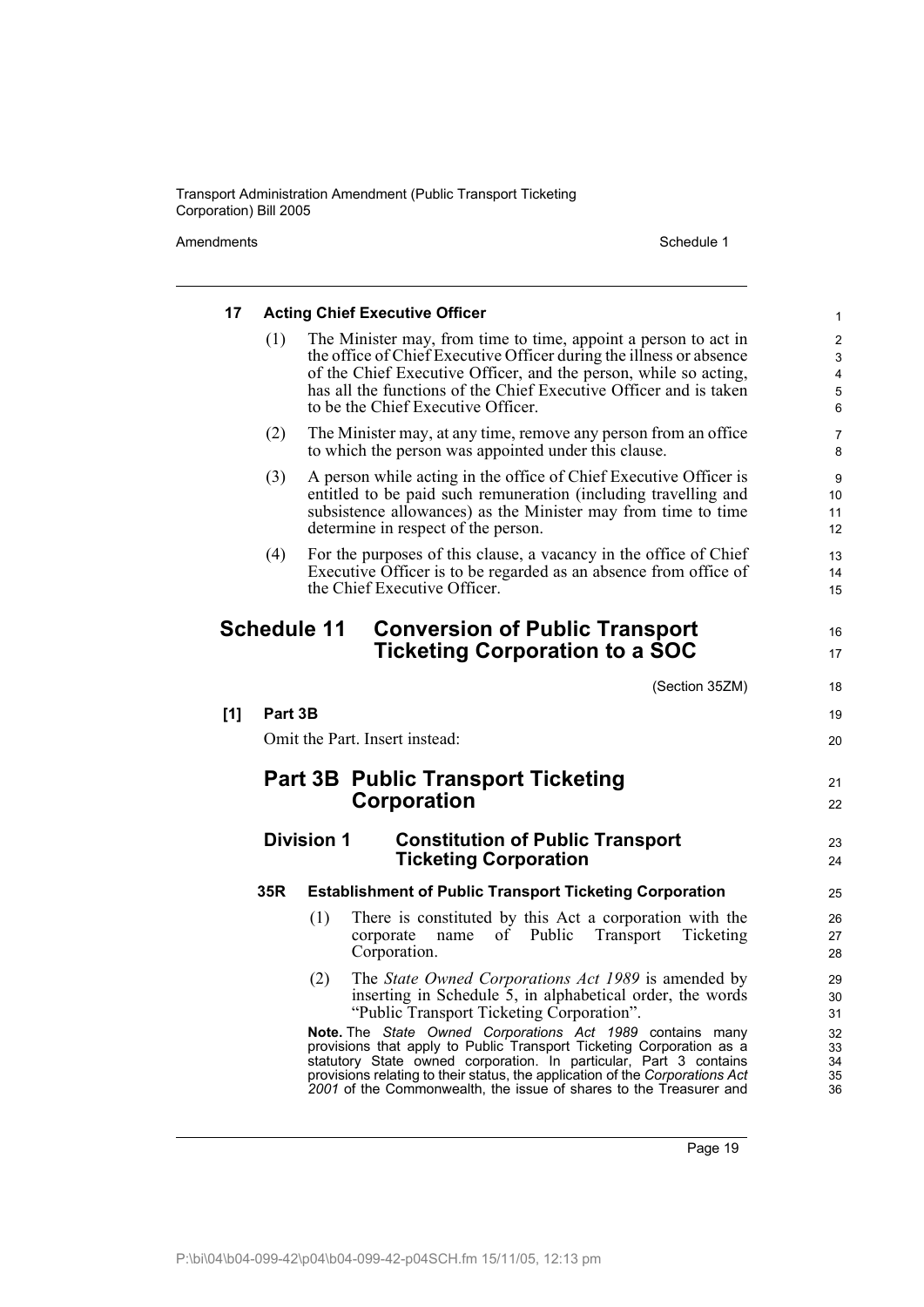Schedule 1 Amendments

another Minister, the board of directors, the chief executive officer, the employment of staff, the giving of directions by the portfolio Minister (including directions as to the performance of non-commercial activities or the carrying out of public sector policies), the constitution, tax-equivalent payments, government guarantees, the sale or disposal of assets and legal capacity. Part 4 deals with the accountability of State owned corporations (including annual reports and accounts). Part 5 deals with miscellaneous matters (including the duties and liabilities of directors and the application of public sector legislation).

### **Division 2 Objectives of Public Transport Ticketing Corporation**

#### **35S Objectives of Public Transport Ticketing Corporation**

- (1) The principal objectives of Public Transport Ticketing Corporation are:
	- (a) to provide ticketing and fare payment services to public transport operators in the State, and
	- (b) to promote and facilitate the integration of ticketing products and fare payment systems for public transport in the State,

in an efficient, effective and financially responsible manner.

- (2) The other objectives of Public Transport Ticketing Corporation are as follows:
	- (a) to be a successful business and, to that end:
		- (i) to operate at least as efficiently as any comparable business, and
		- (ii) to maximise the net worth of the State's investment in the Corporation,
	- (b) to exhibit a sense of social responsibility by having regard to the interests of the community in which it operates,
	- (c) where its activities affect the environment, to conduct its operations in compliance with the principles of ecologically sustainable development contained in section 6 (2) of the *Protection of the Environment Administration Act 1991*,
	- (d) to exhibit a sense of responsibility towards regional development and decentralisation in the way in which it operates.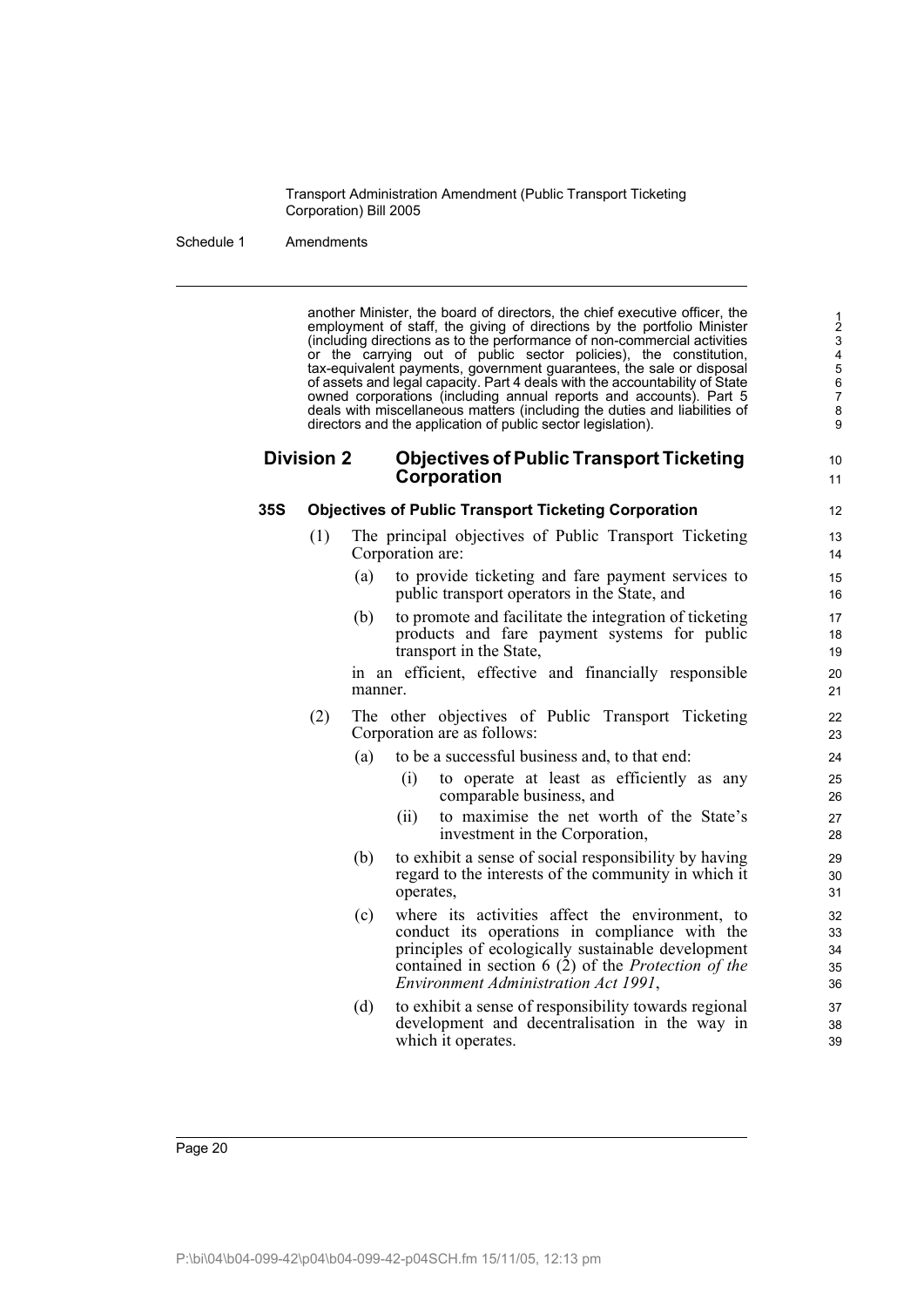Amendments Schedule 1

|     | (3)                                                                                        | The other objectives of Public Transport Ticketing<br>Corporation are of equal importance, but are not as<br>important as the principal objectives of the Corporation.                                                                                                                           | $\mathbf{1}$<br>$\sqrt{2}$<br>3 |  |  |  |
|-----|--------------------------------------------------------------------------------------------|--------------------------------------------------------------------------------------------------------------------------------------------------------------------------------------------------------------------------------------------------------------------------------------------------|---------------------------------|--|--|--|
|     | (4)                                                                                        | Section 20E of the State Owned Corporations Act 1989<br>does not apply to Public Transport Ticketing Corporation.                                                                                                                                                                                | $\overline{4}$<br>5             |  |  |  |
|     | <b>Division 3</b><br><b>Functions of Public Transport Ticketing</b><br>Corporation         |                                                                                                                                                                                                                                                                                                  |                                 |  |  |  |
| 35T |                                                                                            | <b>Functions of Public Transport Ticketing Corporation</b>                                                                                                                                                                                                                                       | 8                               |  |  |  |
|     | (1)                                                                                        | The principal functions of Public Transport Ticketing<br>Corporation are:                                                                                                                                                                                                                        | 9<br>10                         |  |  |  |
|     |                                                                                            | to establish and manage a ticketing and fare<br>(a)<br>payment system for public transport passengers and<br>participating public transport operators in the State,<br>and                                                                                                                       | 11<br>12<br>13<br>14            |  |  |  |
|     |                                                                                            | to control and manage any funds within the ticketing<br>(b)<br>and fare payment system that represent unused<br>prepaid fares.                                                                                                                                                                   | 15<br>16<br>17                  |  |  |  |
|     | (2)                                                                                        | This section does not limit the functions of Public<br>Transport Ticketing Corporation apart from this section,<br>but is subject to the provisions of the State Owned<br>Corporations Act 1989, this Act and any other Act or law.                                                              | 18<br>19<br>20<br>21            |  |  |  |
|     | <b>Division 4</b><br><b>Management of Public Transport</b><br><b>Ticketing Corporation</b> |                                                                                                                                                                                                                                                                                                  |                                 |  |  |  |
| 35U |                                                                                            | <b>Board of directors of Public Transport Ticketing Corporation</b>                                                                                                                                                                                                                              | 24                              |  |  |  |
|     | (1)                                                                                        | The board of directors of Public Transport Ticketing<br>Corporation is to be appointed by the voting shareholders.<br>The voting shareholders are to consult with the portfolio<br>Minister on the persons (other than the chief executive<br>officer) recommended for appointment as directors. | 25<br>26<br>27<br>28<br>29      |  |  |  |
|     | (2)                                                                                        | The board is to consist of not fewer than 3 and not more<br>than 7 directors.                                                                                                                                                                                                                    | 30<br>31                        |  |  |  |
|     | (3)                                                                                        | The person for the time being holding office as chief<br>executive<br>officer<br>of<br>Public<br>Transport<br>Ticketing<br>Corporation is to be a director of the board.                                                                                                                         | 32<br>33<br>34                  |  |  |  |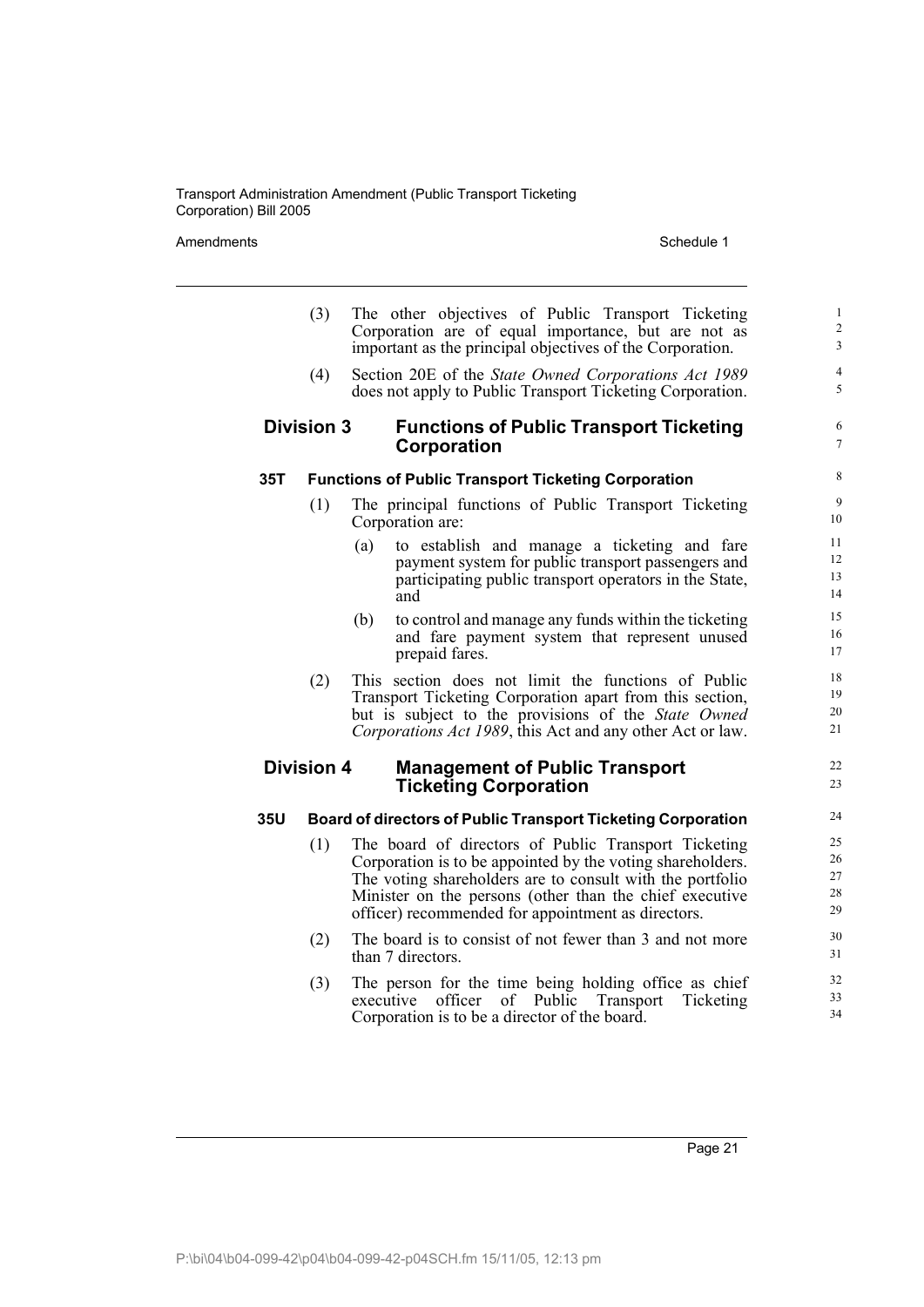Schedule 1 Amendments

(4) The directors of the board must each or together have such expertise as the voting shareholders, after consultation with the portfolio Minister, consider necessary in order to realise the objectives of Public Transport Ticketing Corporation.

- (5) Subject to subsections (6) and (7), section 20J of and Schedule 8 to the *State Owned Corporations Act 1989* have effect with respect to the board of Public Transport Ticketing Corporation and its constitution and procedure.
- (6) Section 20J (2), (3), (4) and (5) of, and clause 4 of Schedule 8 to, the *State Owned Corporations Act 1989* do not apply with respect to the board of Public Transport Ticketing Corporation.
- (7) Clause 7 of Schedule 8 to the *State Owned Corporations Act 1989* does not apply with respect to the chief executive officer of Public Transport Ticketing Corporation.

#### **35V Chief executive officer**

- (1) The chief executive officer of Public Transport Ticketing Corporation is to be appointed by the board of the Corporation after consultation with the voting shareholders and the portfolio Minister.
- (2) The chief executive officer is to hold office for the period (not exceeding 5 years) that is specified in the chief executive officer's instrument of appointment.
- (3) The board may remove a person from office as chief executive officer, at any time, for any or no reason and without notice, but only after consultation with the voting shareholders and the portfolio Minister.
- (4) The chief executive officer is entitled to be paid such remuneration (including travelling and subsistence allowances) as the board may determine after consultation with the voting shareholders.
- (5) The board may, after consultation with the voting shareholders, fix the conditions of employment of the chief executive officer in so far as they are not fixed by or under any other Act or law.
- (6) The contract of employment of the chief executive officer must include performance criteria for the purpose of reviews of the chief executive officer's performance.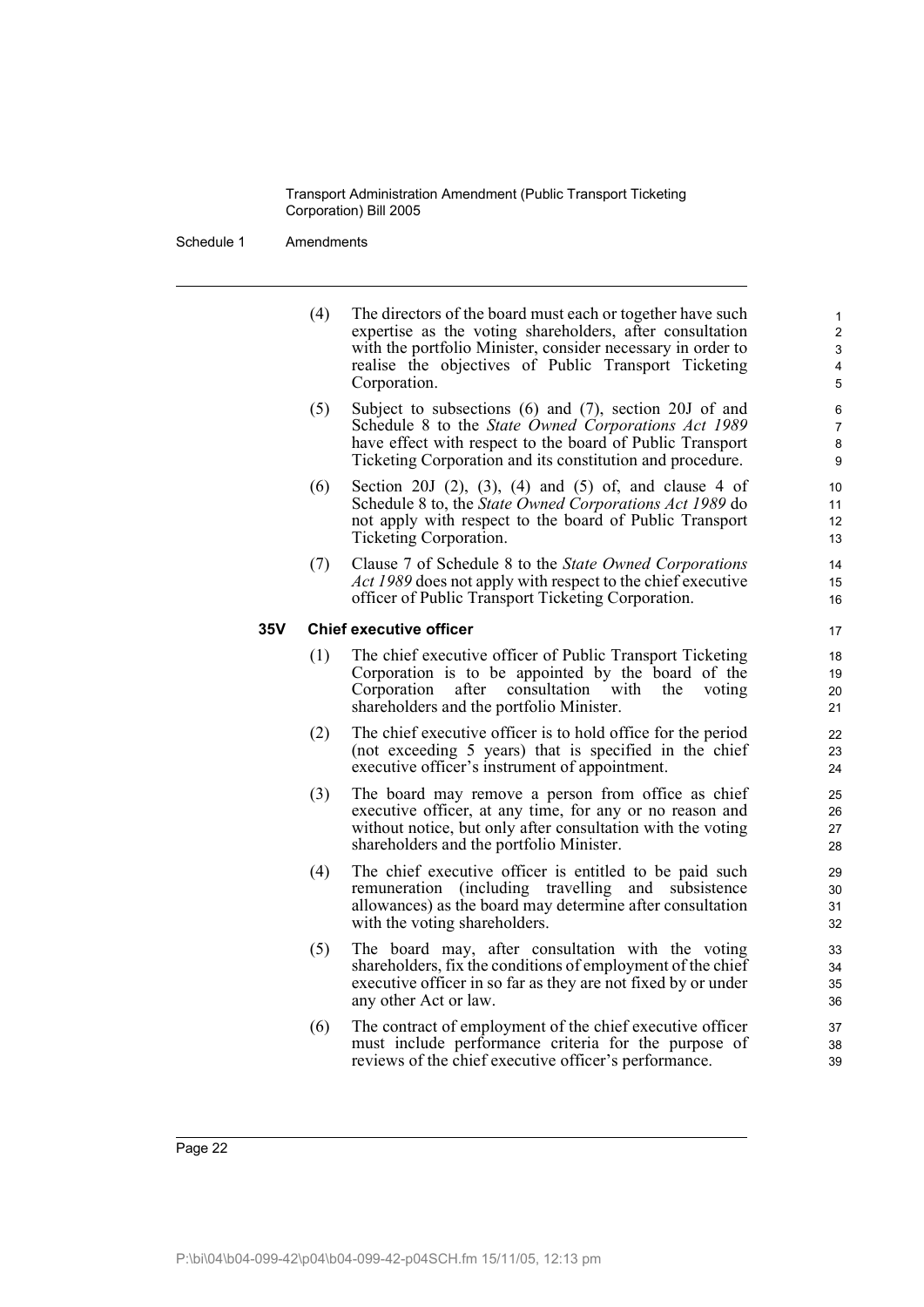Amendments **Schedule 1** Schedule 1

- (7) The board must require the chief executive officer to enter into a performance agreement and must review the chief executive officer's performance at least annually.
- (8) The *Public Sector Employment and Management Act 2002* (Chapter 5 included) does not apply to the chief executive officer.
- (9) Section 20K (2) and (4) of, and Schedule 9 to, the *State Owned Corporations Act 1989* do not apply to or in respect of the chief executive officer.
- (10) The provisions of this section are in addition to and (except to the extent to which this section provides) do not derogate from the provisions of the *State Owned Corporations Act 1989*.

#### **35W Acting chief executive officer**

- (1) The board of Public Transport Ticketing Corporation may, from time to time, appoint a person to act in the office of chief executive officer during the illness or absence of the chief executive officer of the Corporation.
- (2) The board may remove a person from acting as chief executive officer, at any time, for any or no reason and without notice.
- (3) A person, while acting in the office of chief executive officer:
	- (a) has all the functions of the chief executive officer and is taken to be the chief executive officer, and
	- (b) is entitled to be paid such remuneration (including travelling and subsistence allowances) as the board may determine.
- (4) For the purposes of this section, a vacancy in the office of chief executive officer is regarded as an absence from office of the chief executive officer.
- (5) The board is not to appoint a person to act in the office of chief executive officer during any vacancy in that office except after consultation with the voting shareholders and the portfolio Minister.
- (6) The provisions of this section are in addition to and (except to the extent to which this section provides) do not derogate from the provisions of the *State Owned Corporations Act 1989*.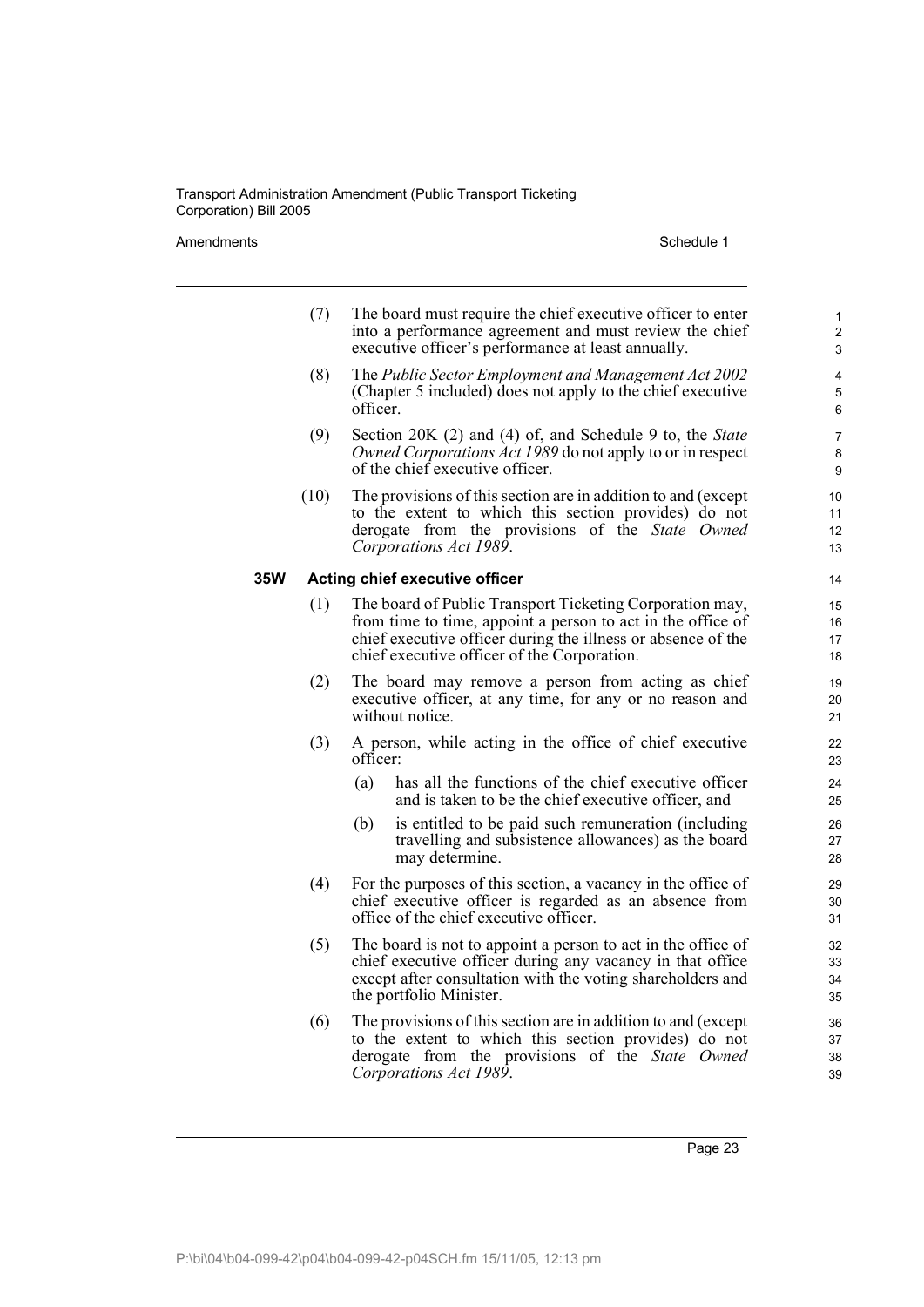Schedule 1 Amendments

### **Division 5 General**

#### **35X Foundation charter of Public Transport Ticketing Corporation**

For the purposes of the *State Owned Corporations Act 1989*, the foundation charter of Public Transport Ticketing Corporation is this Part of this Act (but not the remainder of this Act).

1

**Note.** Section 3 of the *State Owned Corporations Act 1989* defines the foundation charter of a statutory SOC as the whole of any Act by which a SOC is established for the purposes of the SOC Act and, in particular, for the purpose of the provisions relating to the legal capacity of statutory SOCs and assumptions that they have complied with that Act and their foundation charter.

#### **35Y Disclosure of information**

An employee, contractor, or an employee of a contractor, of Public Transport Ticketing Corporation must not disclose any information obtained in connection with the administration or operation of the ticketing and fare payment system unless that disclosure is made:

- (a) with the consent of the person from whom the information was obtained, or
- (b) in connection with the administration or operation of the ticketing and fare payment system, or
- (c) in accordance with the *Freedom of Information Act 1989*, or
- (d) in accordance with a requirement imposed under the *Ombudsman Act 1974*, or
- (e) with other lawful excuse.

Maximum penalty: 20 penalty units.

#### **35Z Criminal records checks**

- (1) Public Transport Ticketing Corporation may, in order to establish whether an employee or contractor, or an employee of a contractor, of that Corporation should be associated with the exercise of the Corporation's functions:
	- (a) request any such person to provide proof of the person's identity, and
	- (b) request that the Commissioner of Police undertake a criminal records check on the person and, for that purpose, provide the Commissioner with any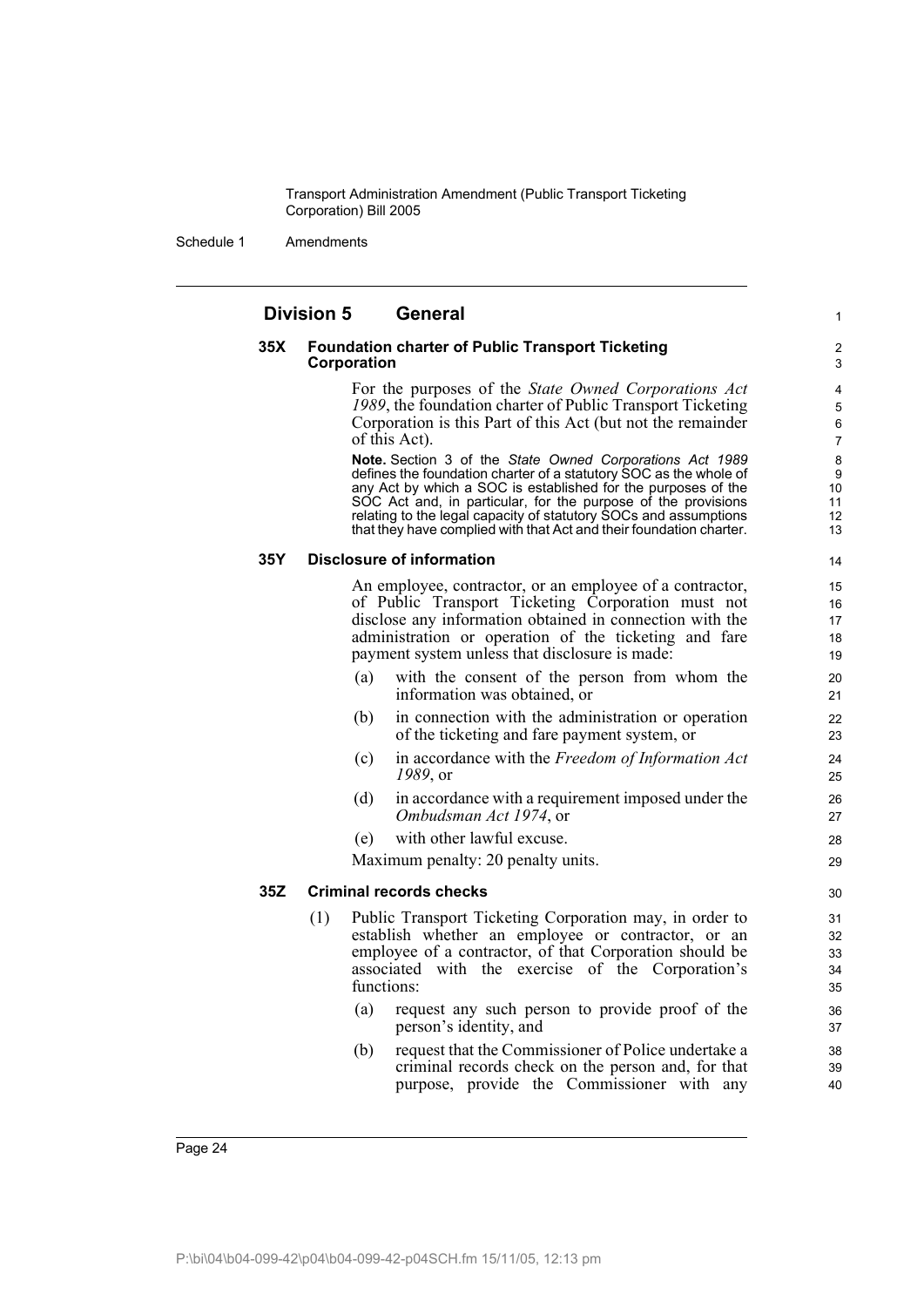Amendments Schedule 1

29

information or material that the Corporation has in its possession.

(2) The Commissioner of Police may, in response to a request under this section, provide Public Transport Ticketing Corporation with a report detailing the person's criminal record.

#### **35ZA Transfer of certain assets, rights and liabilities to Public Transport Ticketing Corporation**

- (1) The portfolio Minister may, by order in writing, direct that the assets, rights and liabilities of a transport authority, that relate to or are connected with the operation of a ticketing and fare payment system and that are specified or referred to in the order, be transferred to the Public Transport Ticketing Corporation. (2) An order under this section may be subject to specified terms and conditions.
- (3) Schedule 4 applies to the transfer of assets, rights and liabilities under this section.
- (4) Words and expressions used in this section have the same meanings as they have in Schedule 4.
- (5) In this section, *transport authority* means:
- (a) RailCorp, or (b) Sydney Ferries, or (c) the State Transit Authority. **35ZB Repeal of Schedules 10 and 11** Schedules 10 and 11 are repealed. 22 23  $24$ 25 26
- **[2] Schedule 4 Transfer of assets, rights and liabilities** Omit "section 35ZJ" from clause 2 (1) (c). 27 28

Insert instead "section 35ZA".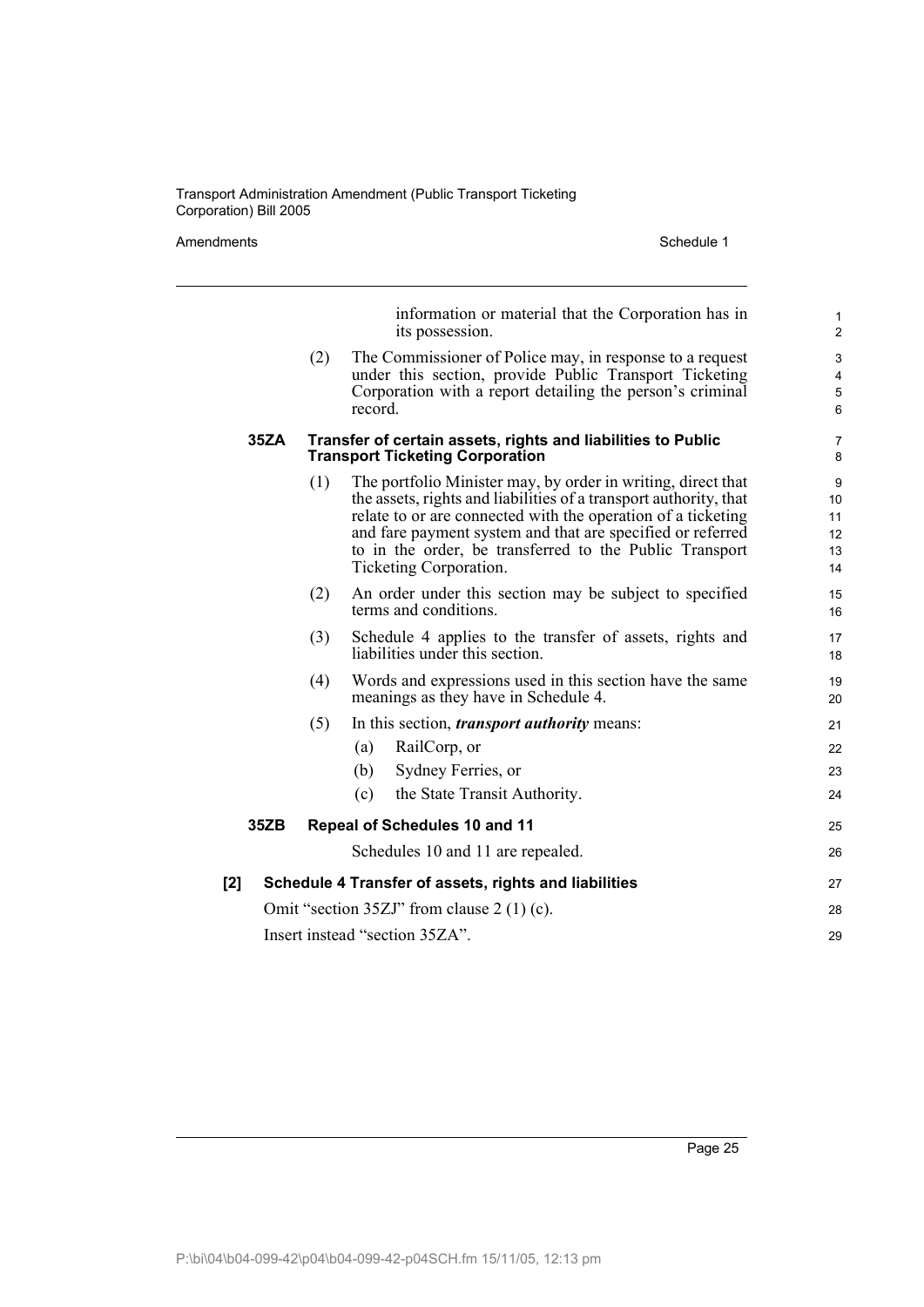Schedule 1 Amendments

|  | [3] | Schedule 7 Savings, transitional and other provisions                          |                                                                                                                                                                                                                                      |                      |  |  |  |
|--|-----|--------------------------------------------------------------------------------|--------------------------------------------------------------------------------------------------------------------------------------------------------------------------------------------------------------------------------------|----------------------|--|--|--|
|  |     | Insert at the end of the Schedule with appropriate Part and clause<br>numbers: |                                                                                                                                                                                                                                      |                      |  |  |  |
|  |     | <b>Part</b>                                                                    | <b>Provisions consequent on conversion</b><br>of Public Transport Ticketing<br><b>Corporation to a statutory SOC</b>                                                                                                                 | 4<br>5<br>6          |  |  |  |
|  |     |                                                                                | <b>Regulations</b>                                                                                                                                                                                                                   | $\overline{7}$       |  |  |  |
|  |     | (1)                                                                            | The regulations may contain provisions of a savings or<br>transitional nature consequent on the conversion of the<br>Public Transport Ticketing Corporation to a statutory<br>SOC.                                                   | 8<br>9<br>10<br>11   |  |  |  |
|  |     | (2)                                                                            | Any such provision may, if the regulations so provide, take<br>effect from the date of that conversion or a later date.                                                                                                              | 12<br>13             |  |  |  |
|  |     | (3)                                                                            | To the extent to which any such provision takes effect from<br>a date that is earlier than the date of its publication in the<br>Gazette, the provision does not operate so as:                                                      | 14<br>15<br>16       |  |  |  |
|  |     |                                                                                | to affect, in a manner prejudicial to any person<br>(a)<br>(other than the State or an authority of the State), the<br>rights of that person existing before the date of its<br>publication, or                                      | 17<br>18<br>19<br>20 |  |  |  |
|  |     |                                                                                | (b)<br>to impose liabilities on any person (other than the<br>State or an authority of the State) in respect of<br>anything done or omitted to be done before the date<br>of its publication.                                        | 21<br>22<br>23<br>24 |  |  |  |
|  |     |                                                                                | <b>Continuity of Public Transport Ticketing Corporation</b>                                                                                                                                                                          | 25                   |  |  |  |
|  |     |                                                                                | Public Transport Ticketing Corporation is a continuation<br>of, and the same legal entity as, the Public Transport<br>Ticketing Corporation that was in existence immediately<br>before the commencement of this clause.             | 26<br>27<br>28<br>29 |  |  |  |
|  |     |                                                                                | <b>Chief Executive Officer and members of Board</b>                                                                                                                                                                                  | 30                   |  |  |  |
|  |     | (1)                                                                            | A person who held office as the Chief Executive Officer or<br>a member of the Public Transport Ticketing Corporation<br>Board immediately before the commencement of this<br>clause ceases to hold that office on that commencement. | 31<br>32<br>33<br>34 |  |  |  |
|  |     | (2)                                                                            | No compensation or remuneration is payable to such a<br>person for loss of office as a consequence of the<br>commencement of this clause.                                                                                            | 35<br>36<br>37       |  |  |  |